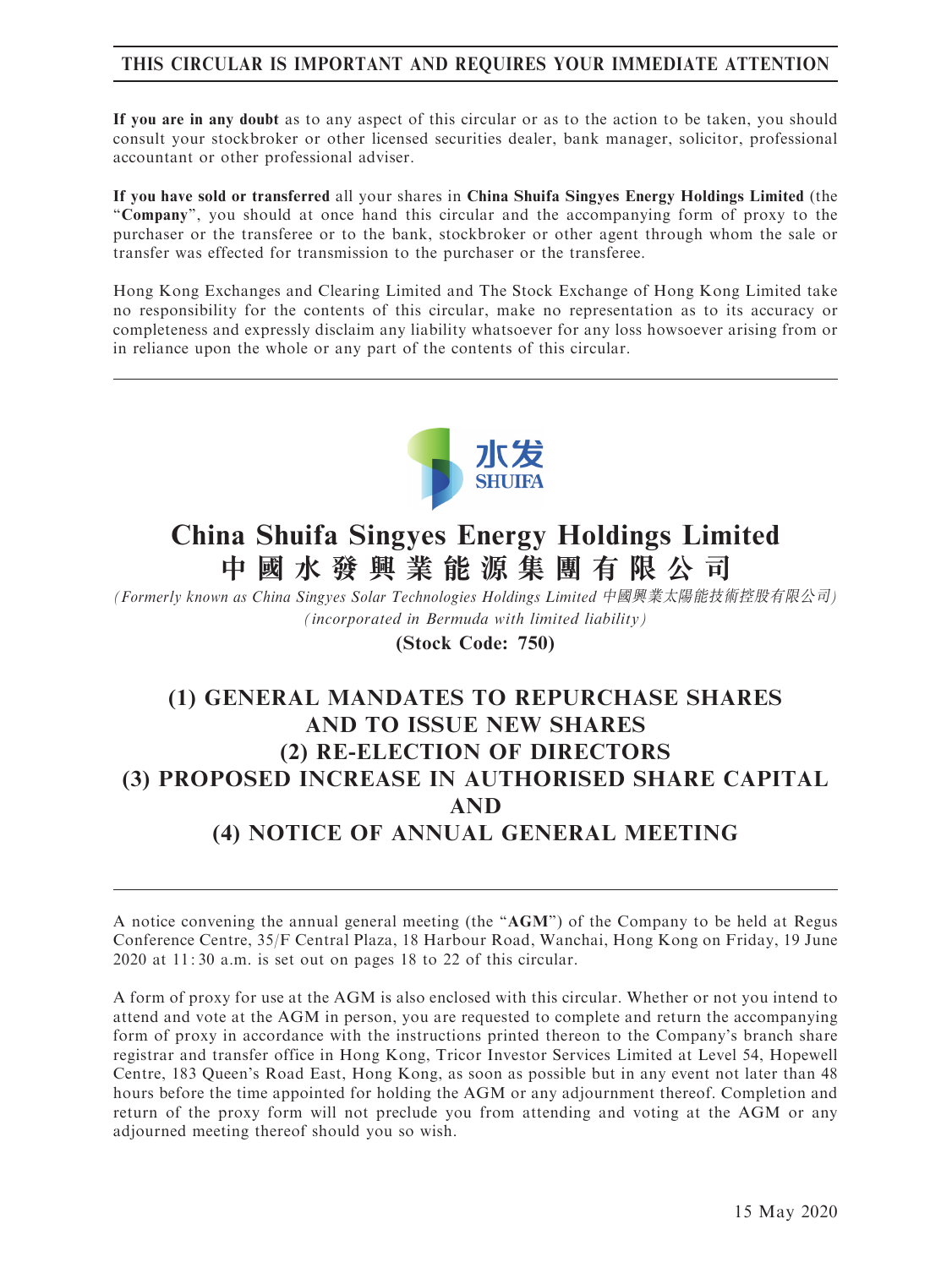# Pages

| Appendix II — Biographical Details of the Directors Proposed for Re-election  12 |  |
|----------------------------------------------------------------------------------|--|
|                                                                                  |  |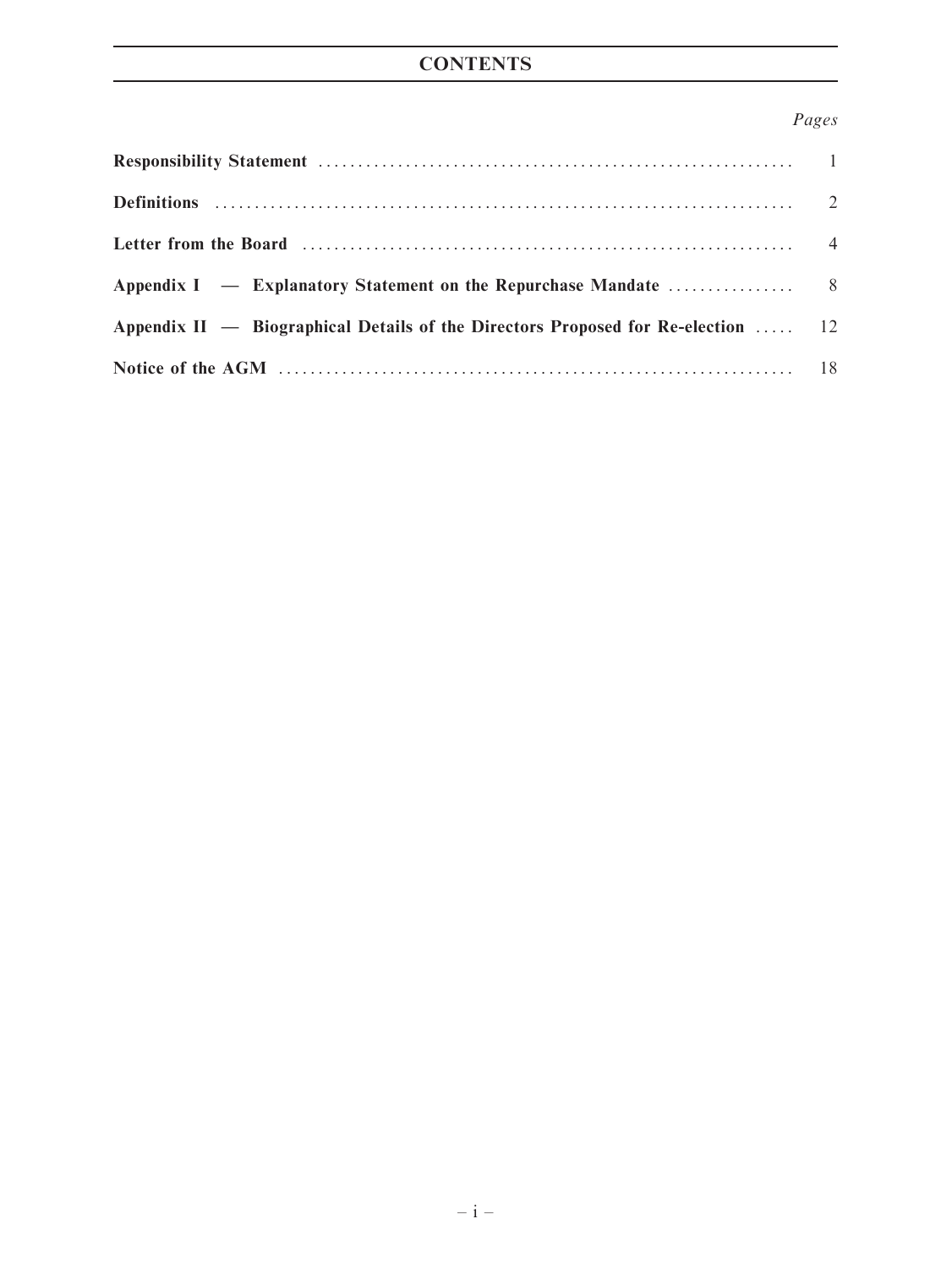#### RESPONSIBILITY STATEMENT

This circular, for which the Directors collectively and individually accept full responsibility, includes particulars given in compliance with the Listing Rules for the purpose of giving information with regard to the Group. The Directors, having made all reasonable enquiries, confirm that to the best of their knowledge and belief the information contained in this circular is accurate and complete in all material respects and not misleading or deceptive, and there are no other matters the omission of which would make any statement herein or this circular misleading.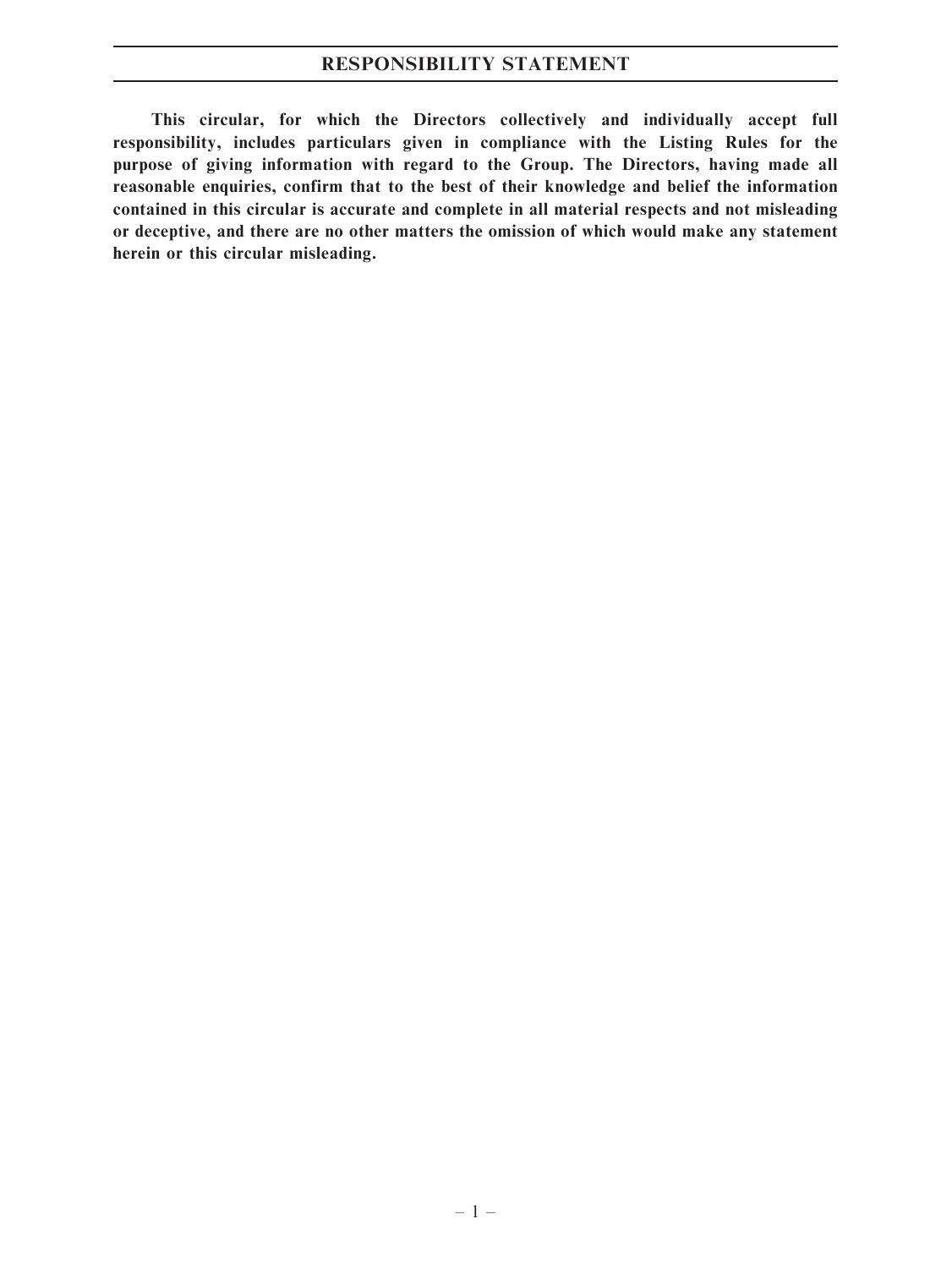# DEFINITIONS

In this circular, unless the context otherwise requires, the following expressions have the following meanings:

| "AGM"                                  | the annual general meeting of the Company to be convened and<br>held at Regus Conference Centre, 35/F Central Plaza, 18<br>Harbour Road, Wanchai, Hong Kong on Friday, 19 June 2020<br>at $11:30$ a.m., the notice of which is set out on pages 18 to 22 of<br>this circular          |
|----------------------------------------|---------------------------------------------------------------------------------------------------------------------------------------------------------------------------------------------------------------------------------------------------------------------------------------|
| "associate(s)"                         | has the same meaning ascribed to it under the Listing Rules                                                                                                                                                                                                                           |
| "Authorised Share<br>Capital Increase" | the proposed increase in the authorised share capital of the<br>Company from US\$26,000,000 divided into 2,600,000,000 Shares<br>to US\$32,000,000 divided into 3,200,000,000 Shares                                                                                                  |
| "Board"                                | the board of Directors                                                                                                                                                                                                                                                                |
| "Business Day"                         | means any day on which securities are traded on the Stock<br>Exchange                                                                                                                                                                                                                 |
| "Bye-laws"                             | the bye-laws of the Company                                                                                                                                                                                                                                                           |
| "close associate(s)"                   | has the same meaning ascribed to it under the Listing Rules                                                                                                                                                                                                                           |
| "Company"                              | China Shuifa Singyes Energy Holdings Limited, an exempted<br>company incorporated in Bermuda with limited liability, and the<br>Shares of which are listed on the main board of the Stock<br>Exchange                                                                                 |
| "Contributed Surplus<br>Account"       | the contributed surplus account of the Company                                                                                                                                                                                                                                        |
| "core connected<br>$person(s)$ "       | has the same meaning ascribed to it under the Listing Rules                                                                                                                                                                                                                           |
| "Directors"                            | the directors of the Company                                                                                                                                                                                                                                                          |
| "Group"                                | the Company and its subsidiaries                                                                                                                                                                                                                                                      |
| "HK\$"                                 | Hong Kong dollars, the lawful currency of Hong Kong                                                                                                                                                                                                                                   |
| "Hong Kong"                            | the Hong Kong Special Administrative Region of the PRC                                                                                                                                                                                                                                |
| "Issue Mandate"                        | a general and unconditional mandate proposed to be granted to<br>the Directors to allot, issue and deal with new Shares not<br>exceeding 20% of the total number of the Shares of the Company<br>in issue as at the date of passing of the ordinary resolution in<br>relation thereof |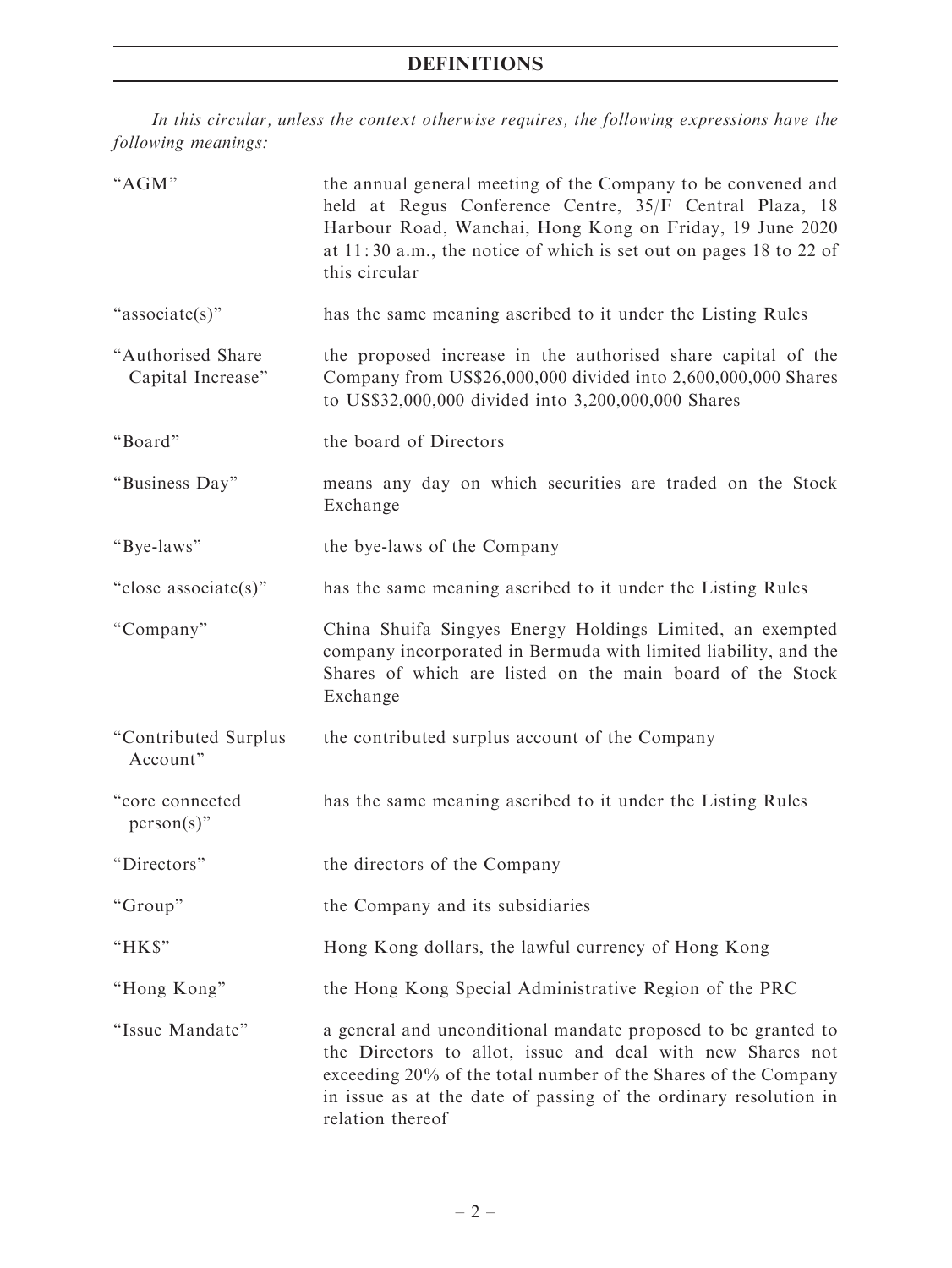# DEFINITIONS

| "Latest Practicable<br>Date"    | 11 May 2020, being the latest practicable date prior to the<br>printing of this circular for the purpose of ascertaining certain<br>information contained herein                                                                                                         |
|---------------------------------|--------------------------------------------------------------------------------------------------------------------------------------------------------------------------------------------------------------------------------------------------------------------------|
| "Listing Rules"                 | The Rules Governing the Listing of Securities on the Stock<br>Exchange                                                                                                                                                                                                   |
| "PRC"                           | the People's Republic of China                                                                                                                                                                                                                                           |
| "Repurchase Mandate"            | a general and unconditional mandate proposed to be granted to<br>the Directors to repurchase the fully paid-up Shares up to 10%<br>of the total number of the Shares of the Company in issue as at<br>the date of passing of the ordinary resolution in relation thereof |
| "RMB"                           | Renminbi, the lawful currency of the PRC                                                                                                                                                                                                                                 |
| "SFO"                           | the Securities and Futures Ordinance (Cap. 571 of the Laws of<br>Hong Kong)                                                                                                                                                                                              |
| "Share(s)"                      | the ordinary share(s) of US\$0.01 each in the share capital of the<br>Company                                                                                                                                                                                            |
| "Shareholders"                  | the holder(s) of the Share(s)                                                                                                                                                                                                                                            |
| "Stock Exchange"                | The Stock Exchange of Hong Kong Limited                                                                                                                                                                                                                                  |
| "substantial<br>shareholder(s)" | has the same meaning ascribed to it under the Listing Rules                                                                                                                                                                                                              |
| "Takeovers Code"                | the Code on Takeovers and Mergers and Share Buy-backs of<br>Hong Kong                                                                                                                                                                                                    |
| "US\$"                          | US dollars, the lawful currency of the United States of America                                                                                                                                                                                                          |
| $\lq\lq 0$ $\lq\lq$ $\lq$       | per cent.                                                                                                                                                                                                                                                                |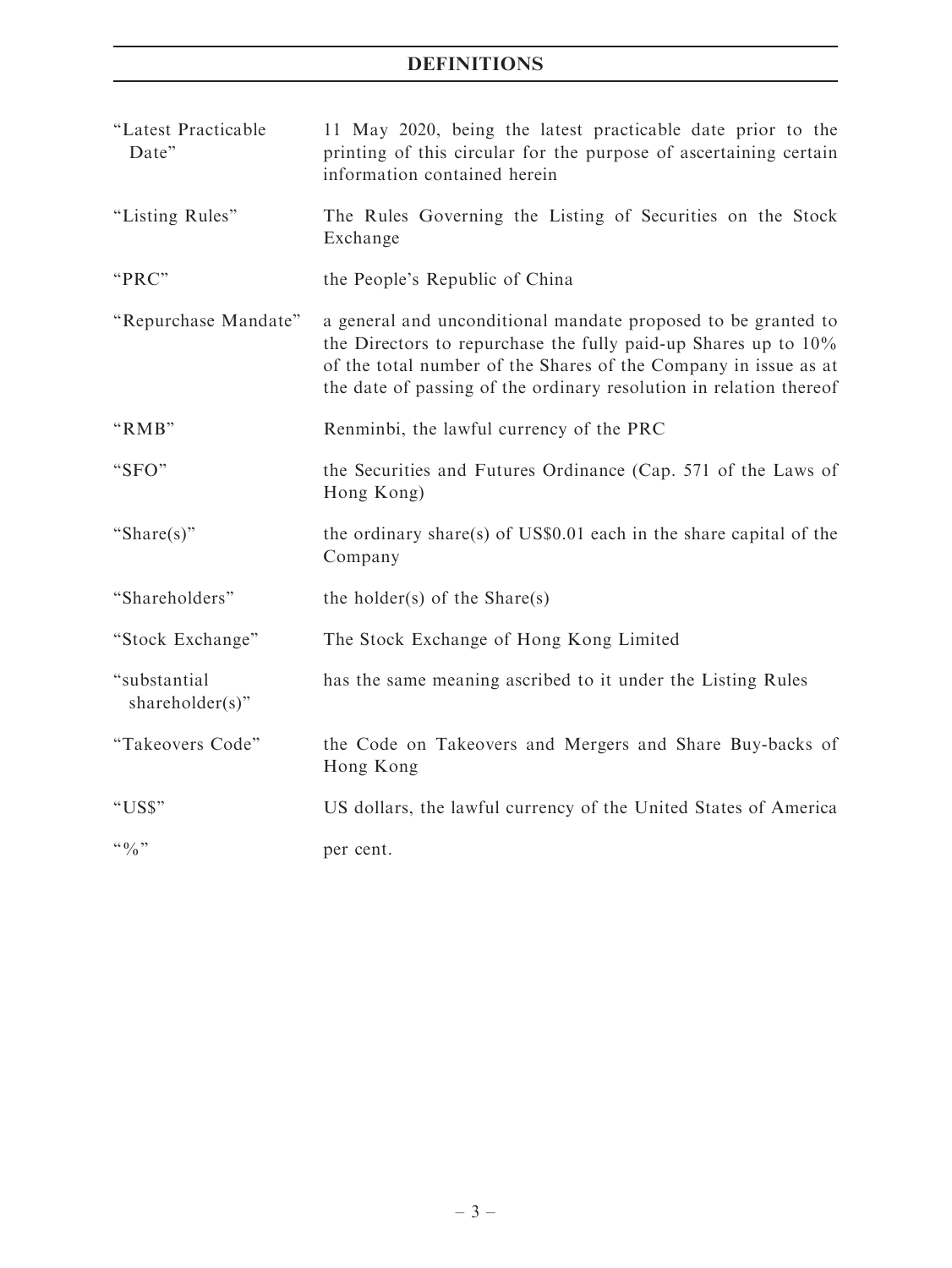

# China Shuifa Singyes Energy Holdings Limited 中 國 水 發 興 業 能 源 集 團 有 限 公 司

(Formerly known as China Singyes Solar Technologies Holdings Limited 中國興業太陽能技術控股有限公司) (incorporated in Bermuda with limited liability)

(Stock Code: 750)

Executive Directors: Mr. Zheng Qingtao *(Chairman)* Mr. Liu Hongwei (Vice-Chairman) Mr. Wang Dongwei Mr. Chen Fushan

Non-executive Directors: Ms. Wang Suhui Mr. Zhang Jianyuan

Independent non-executive Directors: Dr. Wang Ching Mr. Yick Wing Fat, Simon Dr. Tan Hongwei

Registered office: 4th Floor North Cedar House 41 Cedar Avenue Hamilton HM 12 Bermuda

Head office and principal place of business in Hong Kong: Unit 3108, 31st Floor China Merchants Tower Shun Tak Centre 168–200 Connaught Road Central Hong Kong

15 May 2020

To the Shareholders,

Dear Sir or Madam,

# (1) GENERAL MANDATES TO REPURCHASE SHARES AND TO ISSUE NEW SHARES (2) RE-ELECTION OF DIRECTORS (3) PROPOSED INCREASE IN AUTHORISED SHARE CAPITAL AND (4) NOTICE OF ANNUAL GENERAL MEETING

## INTRODUCTION

The purpose of this circular is to give you notice of the AGM and to provide you with information regarding the resolutions to be proposed at the AGM to enable you to make an informed decision on whether to vote for or against those resolutions.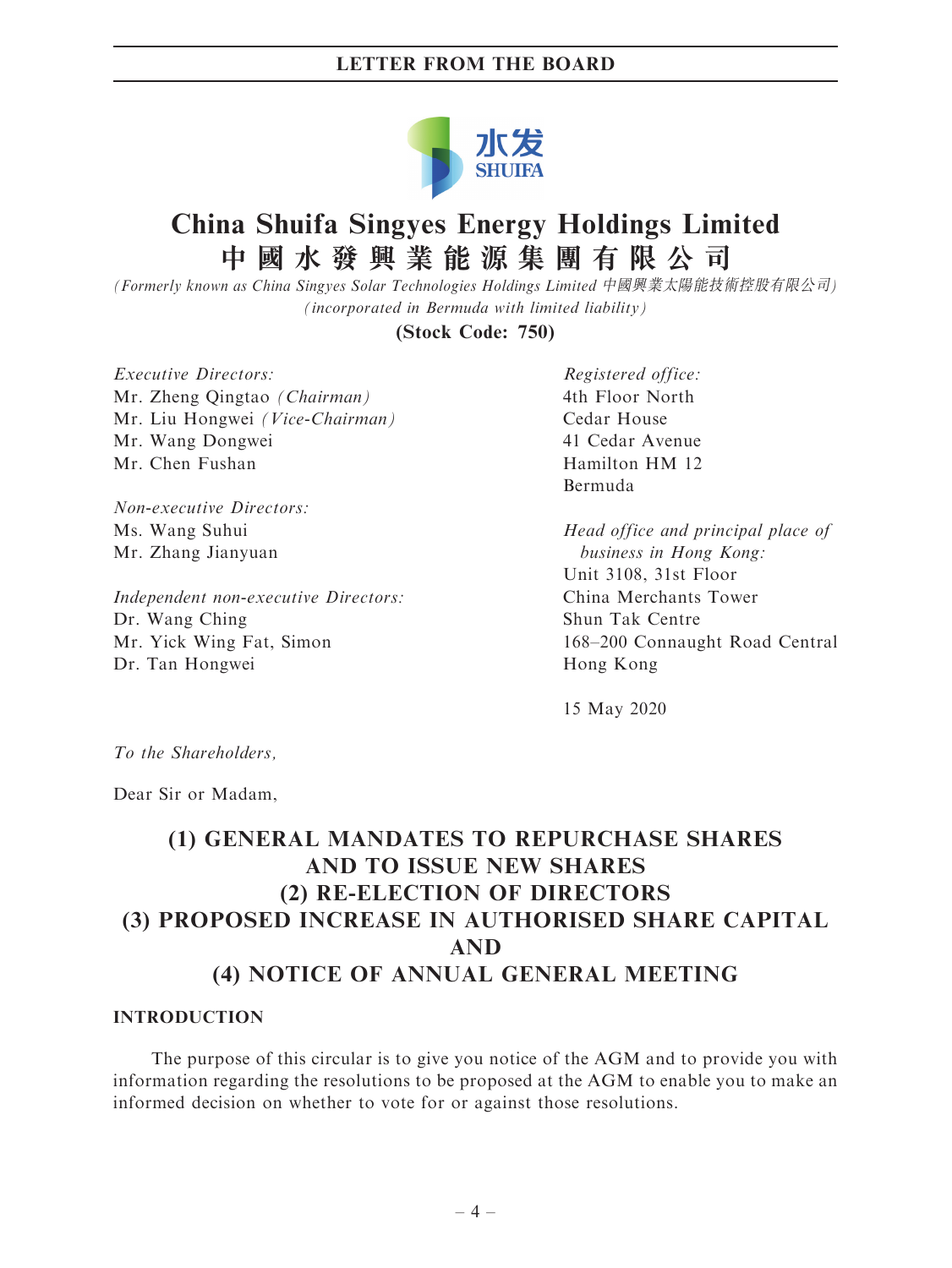#### REPURCHASE MANDATE

At the annual general meeting of the Company held on 3 October 2019, a general mandate was granted to the Directors to exercise the powers of the Company to repurchase Shares. Such mandate will lapse at the conclusion of the AGM. An ordinary resolution will be proposed at the AGM to grant the Repurchase Mandate to the Directors to exercise the powers of the Company to repurchase Shares representing up to 10 percent of the total number of issued Shares of the Company as at the date of passing of the resolution in relation to the Repurchase Mandate. An explanatory statement as required under the Listing Rules to provide the requisite information of the Repurchase Mandate is set out in Appendix I to this circular.

#### ISSUE MANDATE AND EXTENSION OF ISSUE MANDATE

As at the Latest Practicable Date, the Company has 2,521,081,780 Shares in issue. At the AGM, an ordinary resolution will be proposed that the Directors be given the Issue Mandate in order to ensure flexibility and discretion to the Directors to issue new Shares. Subject to the passing of the proposed ordinary resolution approving the Issue Mandate and on the basis that no further Shares will be issued or allotted or repurchased by the Company prior to the AGM, the exercise of the Issue Mandate in full would result in up to a maximum of 504,216,356 Shares, representing 20% of the total number of Shares in issue and a share capital of US\$5,042,163.56, being issued by the Company during the period ending on the earlier of the conclusion of the next annual general meeting of the Company or the date by which the next annual general meeting of the Company is required to be held by law or the date upon which the Issue Mandate is revoked or varied by an ordinary resolution passed by the Shareholders at a general meeting of the Company. Any issue of Shares exceeding the number of Shares of 2,600,000,000 under the Issue Mandate will be subject to the passing of the proposed ordinary resolution approving the proposed Authorised Share Capital Increase at the AGM. In addition, an ordinary resolution will also be proposed to extend the Issue Mandate by adding to it the number of such Shares repurchased under the Repurchase Mandate.

#### RE-ELECTION OF THE RETIRING DIRECTORS

Pursuant to Bye-law 87 of the Bye-laws of the Company, one-third of the Directors for the time being, or, if their number is not a multiple of three, then the number nearest to but not less than one-third, shall retire from office by rotation at every annual general meeting of the Company. The retiring Directors shall be eligible for re-election. Accordingly, Dr. Wang Ching and Mr. Yick Wing Fat, Simon are subject to retirement by rotation at the AGM. In addition, any Director appointed by the Board to fill a causal vacancy is to hold office until the first general meeting after his/her appointment. Mr. Zheng Qingtao, Mr. Wang Dongwei, Mr. Chen Fushan, Ms. Wang Suhui and Mr. Zhang Jianyuan shall, therefore, retire from office at the AGM and, being eligible, offer themselves for re-election.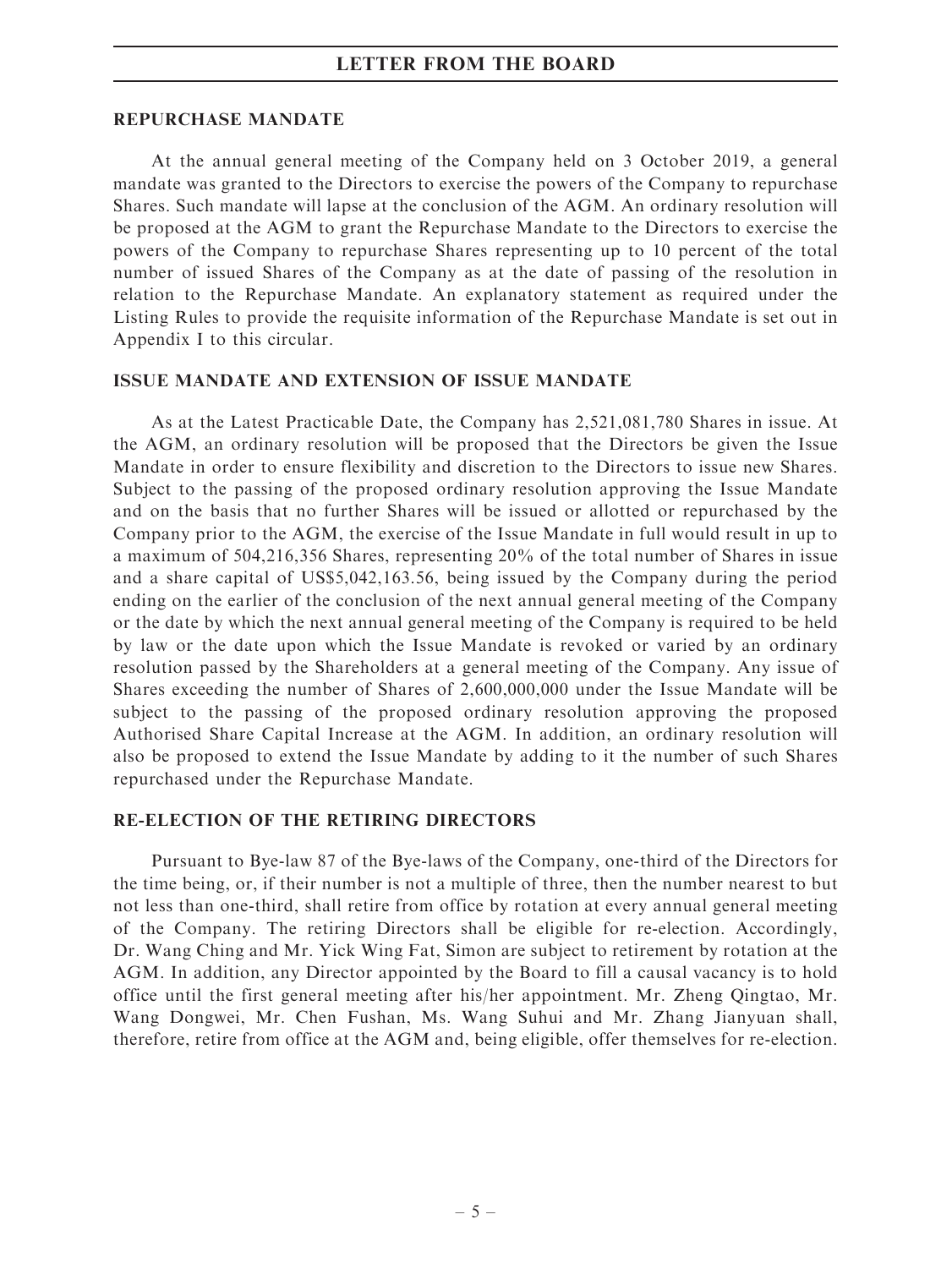#### PROPOSED INCREASE IN AUTHORISED SHARE CAPITAL

As at the Latest Practicable Date, the authorised share capital of the Company was US\$26,000,000 divided into 2,600,000,000 Shares, of which 2,521,081,780 Shares have been allotted and issued as fully paid or credited as fully paid.

#### Reasons for the Authorised Share Capital Increase

In order to accommodate growth of the Group and to provide the Company with greater flexibility to raise funds in the future, the Board proposes to increase the authorised share capital of the Company to US\$32,000,000 divided into 3,200,000,000 Shares by the creation of an additional 600,000,000 Shares (i.e. the Authorised Share Capital Increase). Immediately after the Authorised Share Capital Increase, the authorised share capital of the Company will be US\$32,000,000 divided into 3,200,000,000 Shares.

#### Condition of the Authorised Share Capital Increase

An ordinary resolution, to be voted by way of a poll, to approve the proposed Authorised Share Capital Increase will be proposed at the AGM. The proposed Authorised Share Capital Increase is subject to the approval of the Shareholders at the AGM.

#### Closure of Register of Members

The register of members of the Company will be closed from Tuesday, 16 June 2020 to Friday, 19 June 2020 (both days inclusive), during which period no transfer of Shares will be effected. In order to be entitled to attend the forthcoming AGM of the Company, all duly completed transfer forms accompanied by the relevant share certificates must be lodged with the Company's branch share registrars and transfer office in Hong Kong, Tricor Investor Services Limited, at Level 54, Hopewell Centre, 183 Queen's Road East, Hong Kong for registration no later than 4: 30 p.m. on Monday, 15 June 2020.

#### AGM

The AGM will be held at Regus Conference Centre, 35/F Central Plaza, 18 Harbour Road, Wanchai, Hong Kong on Friday, 19 June 2020 at 11: 30 a.m. A notice of the AGM is set out on pages 18 to 22 of this circular.

A form of proxy for use at the AGM is enclosed with this circular. Whether or not you intend to attend and vote at the AGM in person, you are requested to complete and return the accompanying form of proxy in accordance with the instructions printed thereon and return it to the Company's branch share registrar and transfer office in Hong Kong, Tricor Investor Services Limited at Level 54, Hopewell Centre, 183 Queen's Road East, Hong Kong as soon as possible but in any event not less than 48 hours before the time appointed for holding the AGM or any adjournment thereof. Completion and return the proxy form will not preclude you from attending and voting at the AGM or any adjourned meeting thereof should you so wish.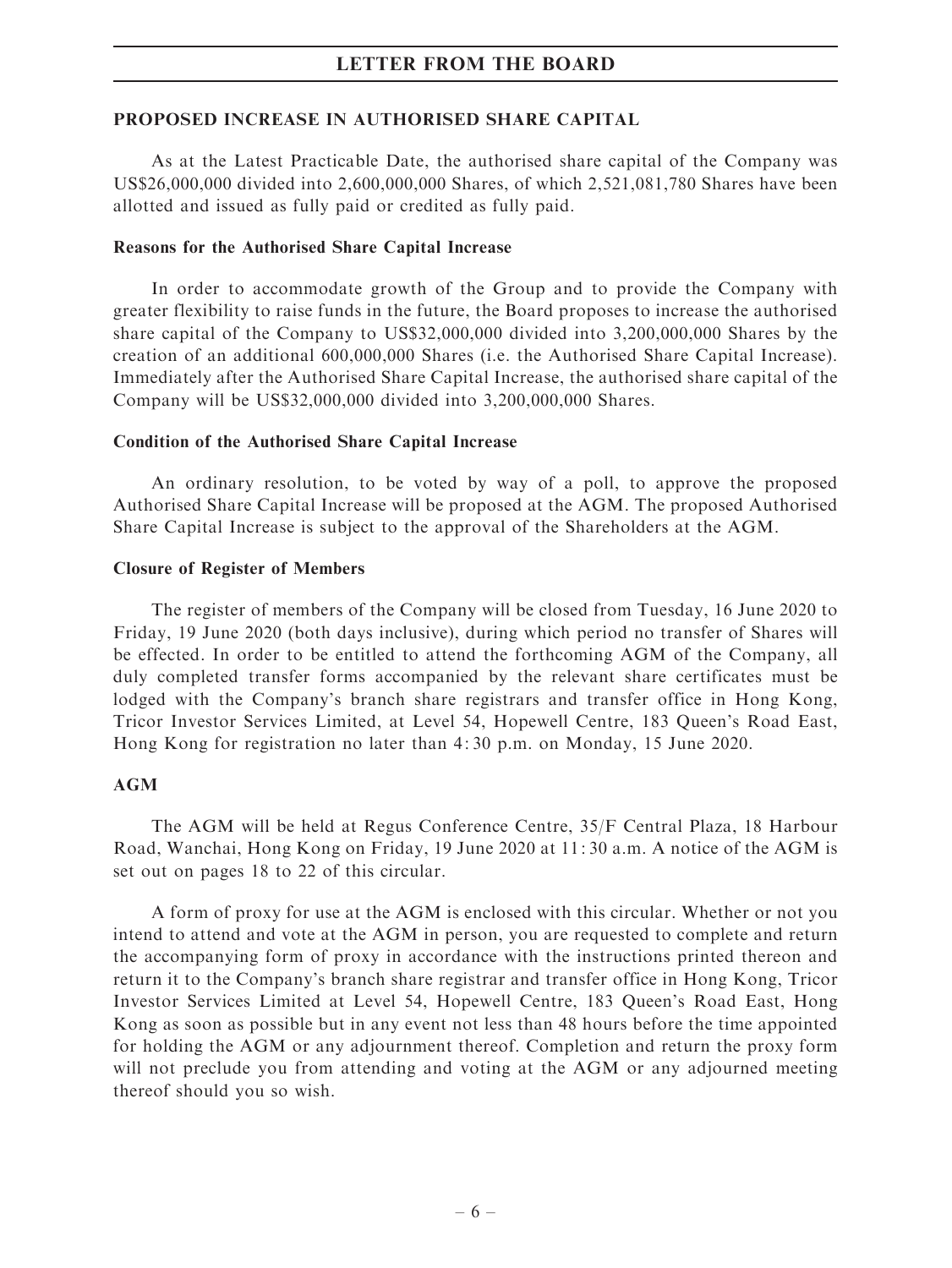Pursuant to Rule 13.39(4) of the Listing Rules, any vote of shareholders at a general meeting must be taken by poll, except where the chairman of the general meeting, in good faith, decides to allow a resolution which relates purely to a procedural or administrative matter to be voted on by a show of hands. Therefore, all resolutions proposed at the AGM shall be voted by poll.

#### RECOMMENDATION

The Directors consider that (1) the grant of the Issue Mandate; (2) the grant of the Repurchase Mandate; (3) the extension of the Issue Mandate by the addition of the number of Shares repurchased pursuant to the Repurchase Mandate; (4) the re-election of the retiring Directors; and (5) the Authorised Share Capital Increase are in the interests of the Group and the Shareholders as a whole and accordingly recommend all the Shareholders to vote in favour of the relevant resolutions to be proposed at the AGM.

> Yours faithfully, For and on behalf of China Shuifa Singyes Energy Holdings Limited Zheng Qingtao Chairman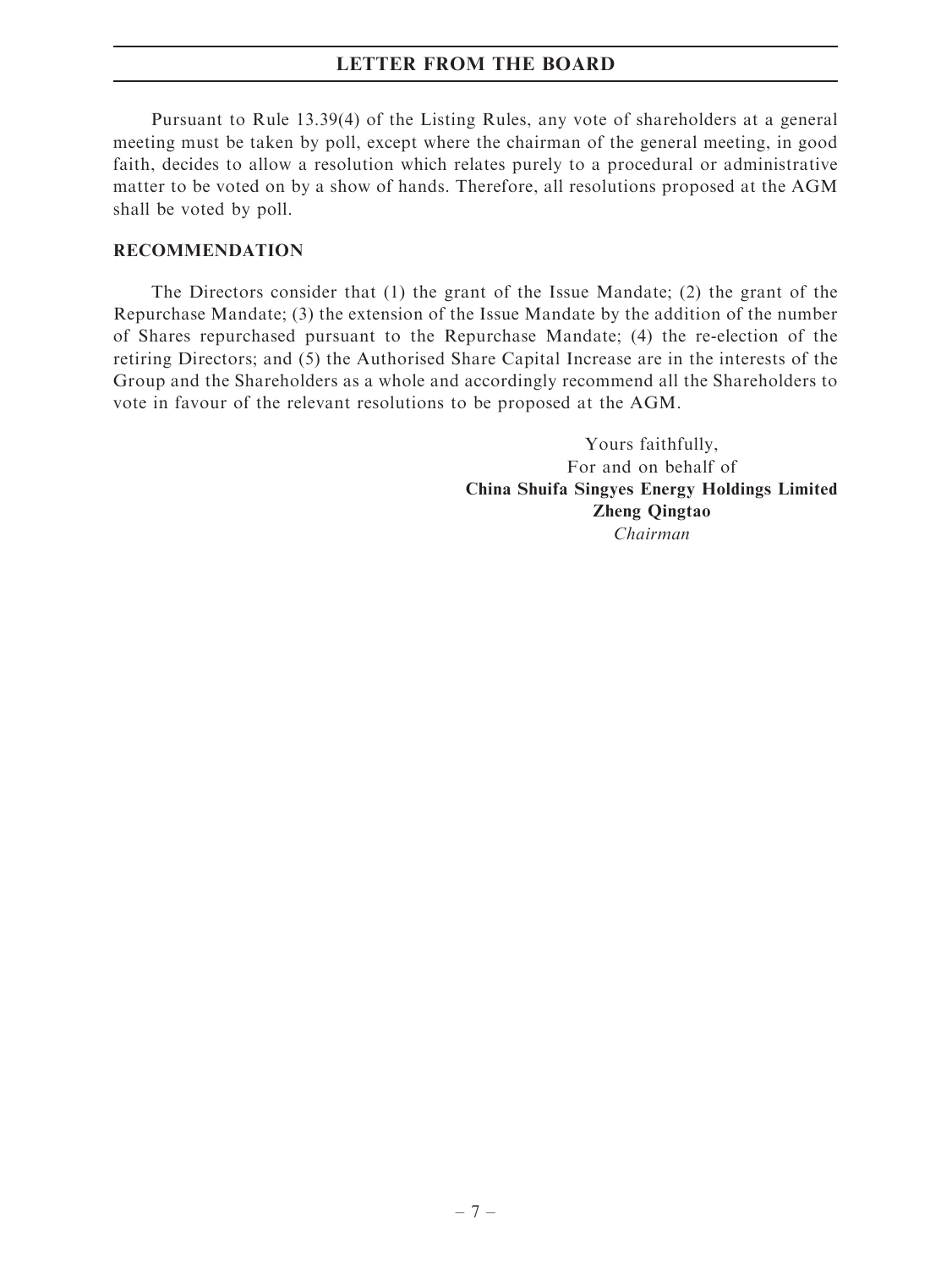This Appendix serves as an explanatory statement as required under the Listing Rules, to provide the requisition information to you for consideration of the Repurchase Mandate.

#### SHARE CAPITAL

As at the Latest Practicable Date, the Company had 2,521,081,780 Shares in issue or an issued share capital of US\$25,210,817.8. As at the Latest Practicable Date, there were 36,500,335 (as adjusted) outstanding share options under the share option scheme of the Company.

Subject to the passing of the proposed ordinary resolution approving the Repurchase Mandate and on the basis that no outstanding share options of the Company are exercised and no further Shares are issued, allotted or repurchased by the Company prior to the AGM, the exercise of the Repurchase Mandate in full would result in up to a maximum of 504,216,356 Shares, representing 10% of the total number of Shares in issue and a share capital of US\$2,521,081.78, being repurchased by the Company during the period ending on the earlier of the conclusion of (1) the next annual general meeting of the Company; or (2) the date by which the next annual general meeting of the Company is required to be held by law; or (3) the date upon which the Repurchase Mandate is revoked or varied by an ordinary resolution of the Shareholders at a general meeting of the Company.

#### REASONS FOR SHARES REPURCHASES

Although the Directors have no present intention of exercising the Repurchase Mandate, the Directors believe that the flexibility offered by the Repurchase Mandate would be beneficial to the Company and the Shareholders. At any time in the future when the Shares are trading at a discount to their underlying value, the ability of the Company to repurchase the Shares will be beneficial to the Shareholders who retain their investment in the Company as their proportionate interest in the assets of the Company would increase in proportion to the number of Shares repurchased by the Company from time to time and thereby resulting in an increase in net asset and/or earnings per share of the Company. Such repurchases will only be made when the Directors believe that such repurchases will benefit the Company and the Shareholders as a whole.

#### FUNDING OF SHARES REPURCHASES

The Directors propose that the repurchase of Shares under the Repurchase Mandate would be financed by the Company's internal resources.

In repurchasing the Shares, the Company may only apply funds legally available for such purposes in accordance with the Bye-laws and the applicable laws of Bermuda. The laws of Bermuda provide that the amount of capital repaid in connection with a share repurchase may only be paid out of either the capital paid up on the relevant shares, or the funds of the company that would otherwise be available for distribution by way of dividend or distribution or the proceeds of a new issue of the shares made for the purpose of the redemption. It is envisaged that the funds required for any repurchase of the Shares would be derived from the capital paid up on the Shares being repurchased and from the distributable profits of the Company.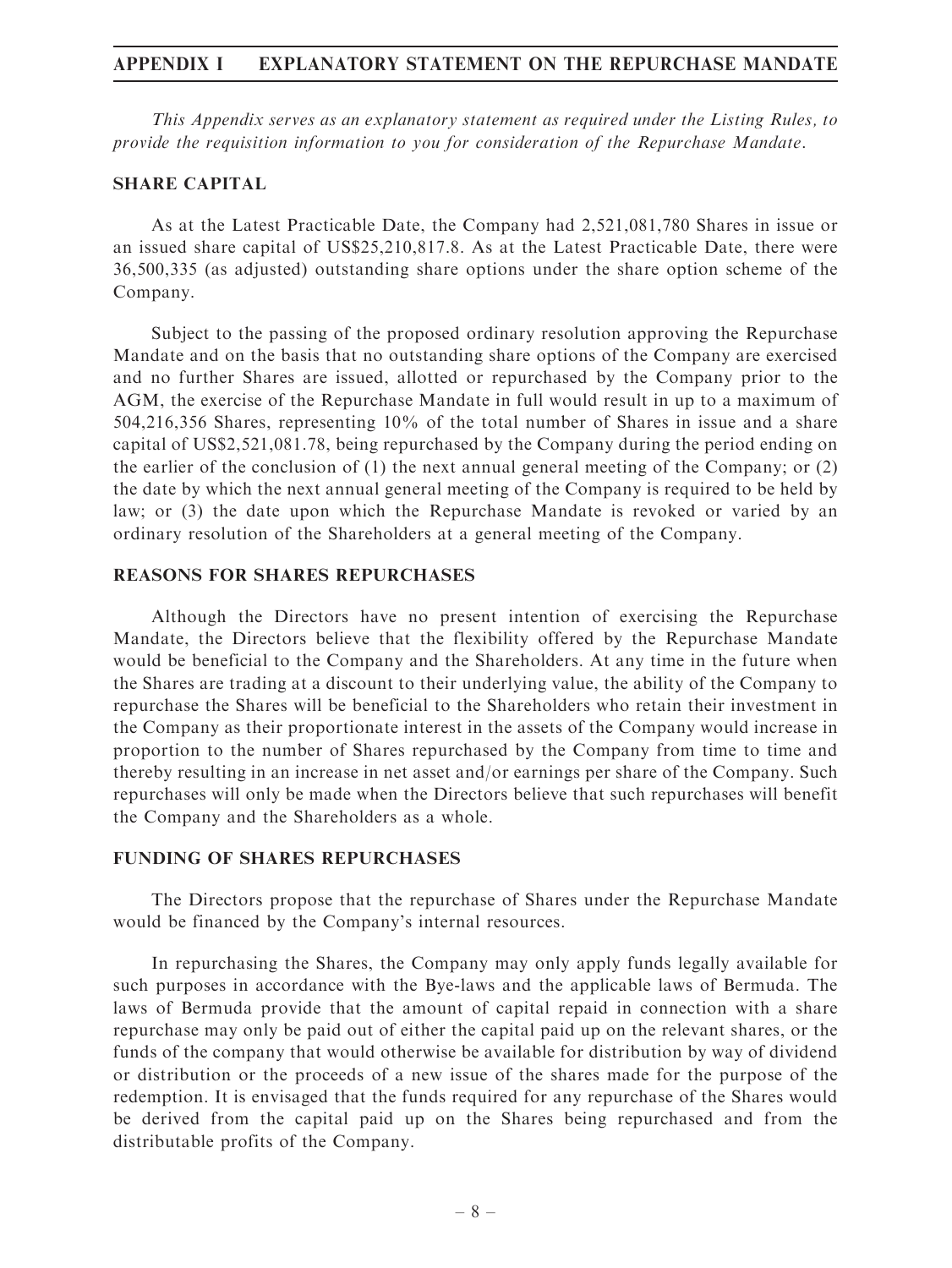The exercise of the Repurchase Mandate in full will not have a material adverse impact on the working capital or the gearing level of the Company (as compared with the position disclosed in its latest published audited accounts as at 31 December 2019).

#### SHARE PRICES

The highest and lowest prices at which the Shares have been traded on the Stock Exchange during each of the previous twelve months preceding the Latest Practicable Date, were as follows:

|                                     | <b>Price per Share</b> |                  |  |
|-------------------------------------|------------------------|------------------|--|
|                                     | <b>Highest</b>         | Lowest           |  |
|                                     | HK\$                   | HK\$             |  |
| 2019                                |                        |                  |  |
| May                                 | Trading in             | Trading in       |  |
|                                     | Shares Suspended       | Shares Suspended |  |
| June                                | Trading in             | Trading in       |  |
|                                     | Shares Suspended       | Shares Suspended |  |
| July                                | Trading in             | Trading in       |  |
|                                     | Shares Suspended       | Shares Suspended |  |
| August                              | 0.87                   | 0.56             |  |
| September                           | Trading in             | Trading in       |  |
|                                     | Shares Suspended       | Shares Suspended |  |
| October                             | 0.91                   | 0.68             |  |
| November                            | 0.94                   | 0.75             |  |
| December                            | 0.93                   | 0.78             |  |
| 2020                                |                        |                  |  |
| January                             | 0.85                   | 0.61             |  |
| February                            | 0.73                   | 0.55             |  |
| March                               | 0.66                   | 0.345            |  |
| April                               | 0.65                   | 0.48             |  |
| May (up to Latest Practicable Date) | 0.58                   | 0.54             |  |

#### UNDERTAKING

The Directors have undertaken to the Stock Exchange that, so far as the same may be applicable, they will exercise the Repurchase Mandate in accordance with the Listing Rules and the applicable laws of Bermuda.

To the best of their knowledge having made all reasonable enquiries, none of the Directors or any of their respective close associates has any present intention, in the event that the Repurchase Mandate is approved by the Shareholders, to sell any Shares to the Company.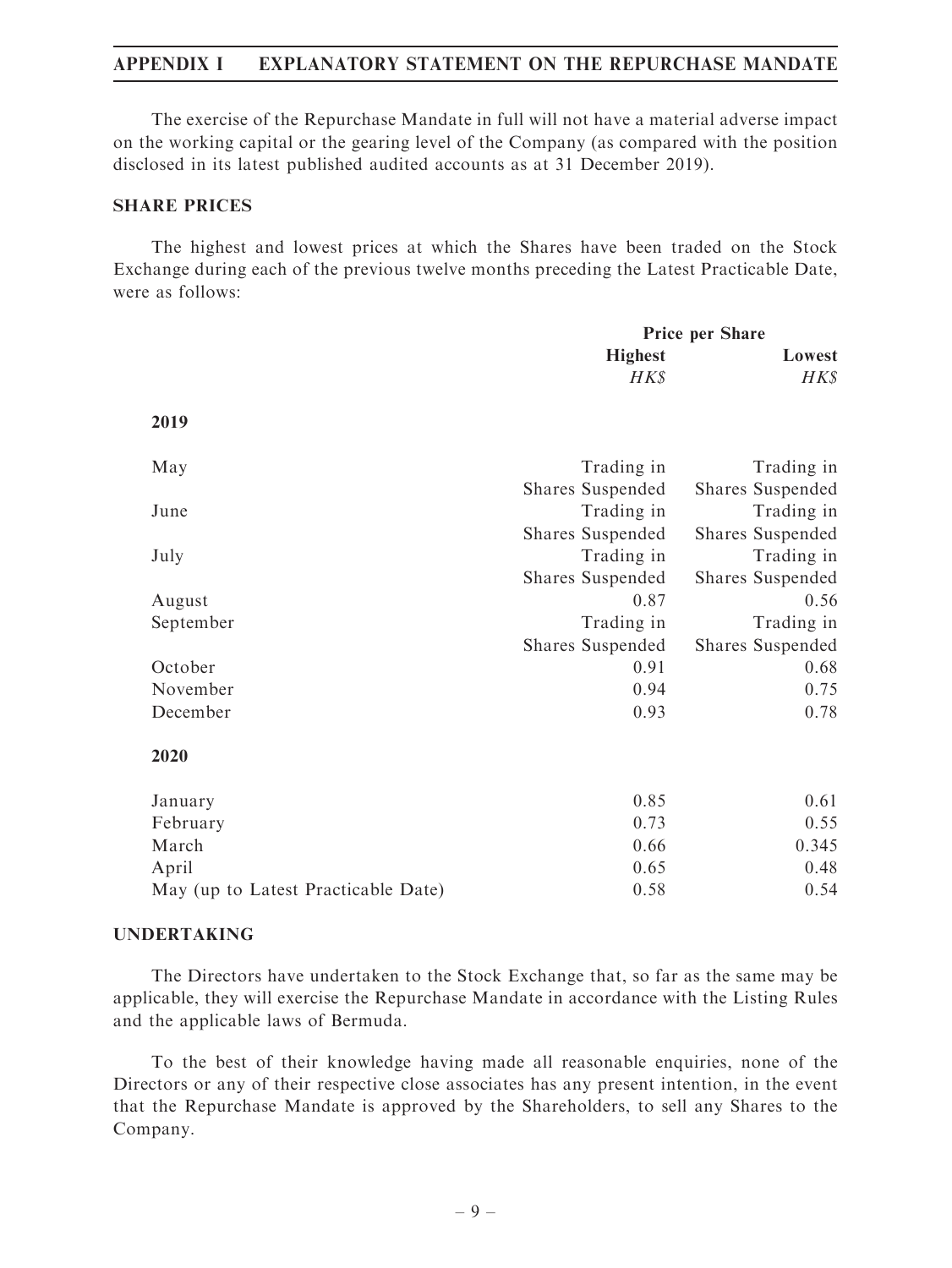No core connected persons of the Company have notified the Company that they have a present intention to sell any Shares to the Company nor have they undertaken not to sell any of the Shares held by them to the Company in the event that the Repurchase Mandate is approved by the Shareholders.

### TAKEOVERS CODE

If, as a result of shares repurchase made by the Company, a Shareholder's proportionate interest in the voting rights of the Company increases, such increase will be treated as an acquisition of voting rights for the purpose of the Takeovers Code. Accordingly, the Shareholder, or a group of the Shareholders acting in concert (within the meaning under the Takeovers Code), depending on the level of increase of the Shareholders interests, may obtain or consolidate control of the Company and become obliged to make a mandatory offer in accordance with Rule 26 of the Takeovers Code.

As at the Latest Practicable Date, to the best knowledge and belief of the Directors, the Shareholders who were interested in 5% or more of the issued share capital of the Company, according to the register of interests requires to be kept by the Company under the SFO, were as follows:

| Shareholder                                                                                                  | Long/short<br>position | Capacity/nature<br>of interest                    | Number of<br>shares | Approximate %<br>of shareholding |
|--------------------------------------------------------------------------------------------------------------|------------------------|---------------------------------------------------|---------------------|----------------------------------|
| Water Development (HK)<br>Holding Co., Limited                                                               | Long position          | Beneficial owner                                  | 1,687,008,585       | 66.92%                           |
|                                                                                                              | Long position          | Person having a<br>security interest in<br>shares | 180,755,472         | 7.17%                            |
| 水發能源集團有限公司                                                                                                   | Long position          | Interest of corporation<br>controlled by you      | 1,867,764,057       | 74.09%                           |
| 水發集團有限公司                                                                                                     | Long position          | Interest of corporation<br>controlled by you      | 1,867,764,057       | 74.09%                           |
| Strong Eagle Holdings Ltd. <sup>2</sup>                                                                      | Long position          | Beneficial owner                                  | 203,802,750         | 8.08%                            |
| Beyond Steady Limited<br>("Beyond Steady") $3$                                                               | Long position          | Beneficial owner                                  | 67,064,000          | $2.7\%$                          |
|                                                                                                              |                        | Person having a<br>security interest in<br>shares | 64,004,000          | $2.5\%$                          |
| Huarong International Financial<br>Holdings Limited<br>("Huarong International") $^3$                        | Long position          | Interest in controlled<br>corporation             | 131,068,000         | $5.2\%$                          |
| 中國華融資產管理股份有限公司<br>(China Huarong<br>Assets Management<br>Company Limited*)<br>("China Huarong") <sup>3</sup> | Long position          | Interest in controlled<br>corporation             | 131,068,000         | $5.2\%$                          |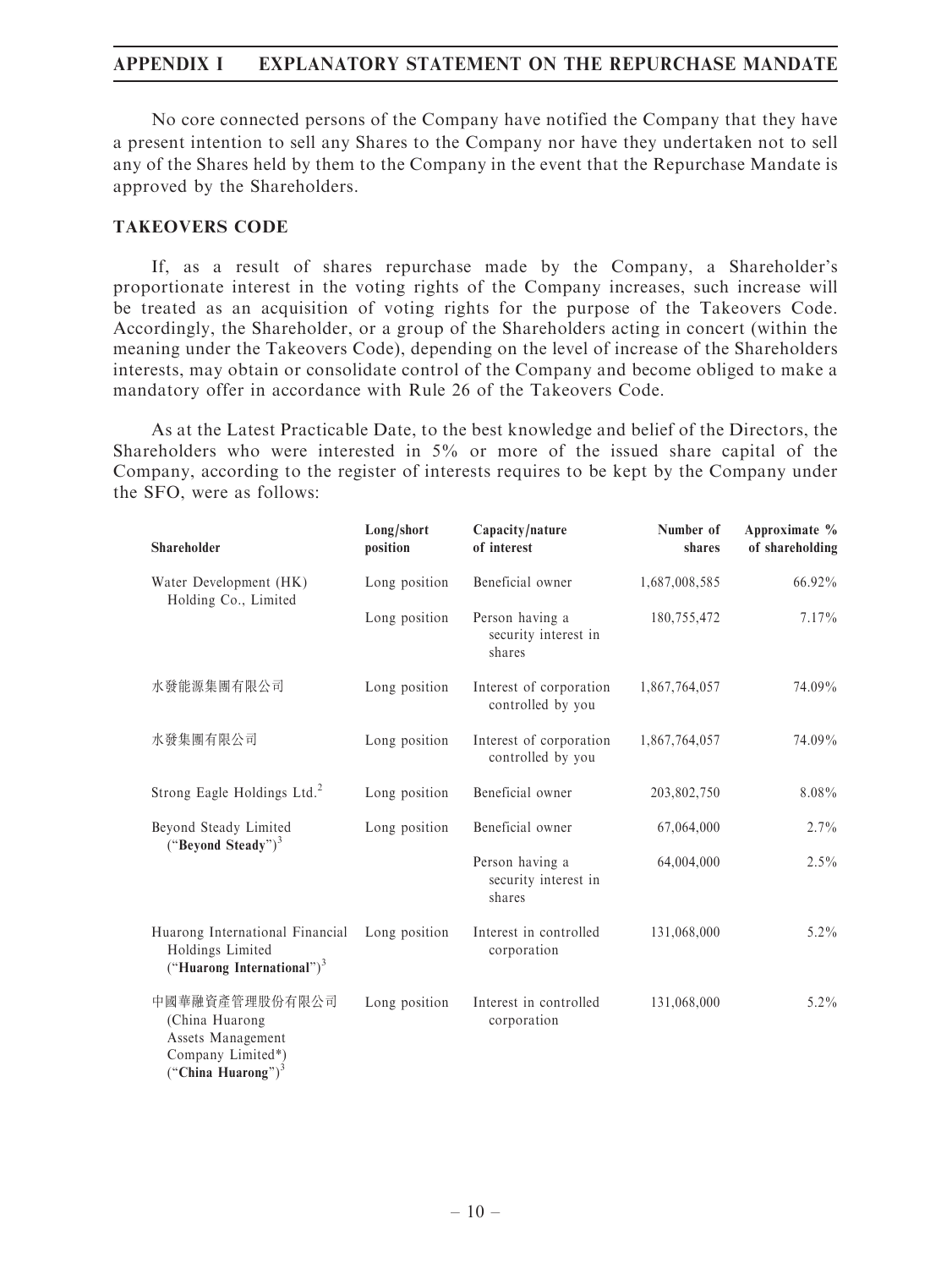On the basis of the shareholding of the Company, to the best of the knowledge and belief of the Directors, an exercise of the Repurchase Mandate in full will not give rise to an obligation to make a mandatory general offer under Rule 26 of the Takeovers Code.

- 1. Water Development (HK) Holding Co., Limited is 100% beneficially owned by 水 發能源集團有限公司 and 水發能源集團有限公司 is 100% beneficially owned by 水 發集團有限公司.
- 2. Strong Eagle Holdings Ltd. is owned by Mr. Liu Hongwei, Mr. Sun Jinli, Mr. Xie Wen, Mr. Xiong Shi and Mr. Zhuo Jianming as to 53%, 15%, 13%, 10%, and 9% respectively.
- 3. Huarong International indirectly holds 100% equity interest in Beyond Steady through Linewear Assets Limited. Huarong International is therefore deemed to be interested in 131,068,000 Shares in which Beyond Steady is interested. China Huarong holds 100% equity interest in 華融置業有限責任公司 (Huarong Real Estate Co., Ltd.\*) and Huarong Zhiyuan Investment & Management Co., Ltd. which together holds 100% equity interest in China Huarong International Holdings Limited. China Huarong International Holdings Limited holds 100% equity interest in Camellia Pacific Investment Holding Limited which holds 51% equity interest in Huarong International. China Huarong is therefore deemed to be interested in 131,068,000 Shares in which Beyond Steady is interested. According to the annual report of Huarong International for the year ended 31 December 2019, Beyond Steady should have a put option over the shares of the Company owned by it as at 31 December 2019. No notice under the SFO has been received by the Company for Beyond Steady, Huarong International and China Huarong's short position as at 31 December 2019 in relation to the put option.
- 4. The percentage is calculated on the basis of 2,521,081,780 Shares in issue as at 31 December 2019.

#### SHARES REPURCHASES MADE BY THE COMPANY

The Company and its subsidiaries had not purchase, sell, or redeem any listed securities of the Company in the six months preceding the Latest Practicable Date.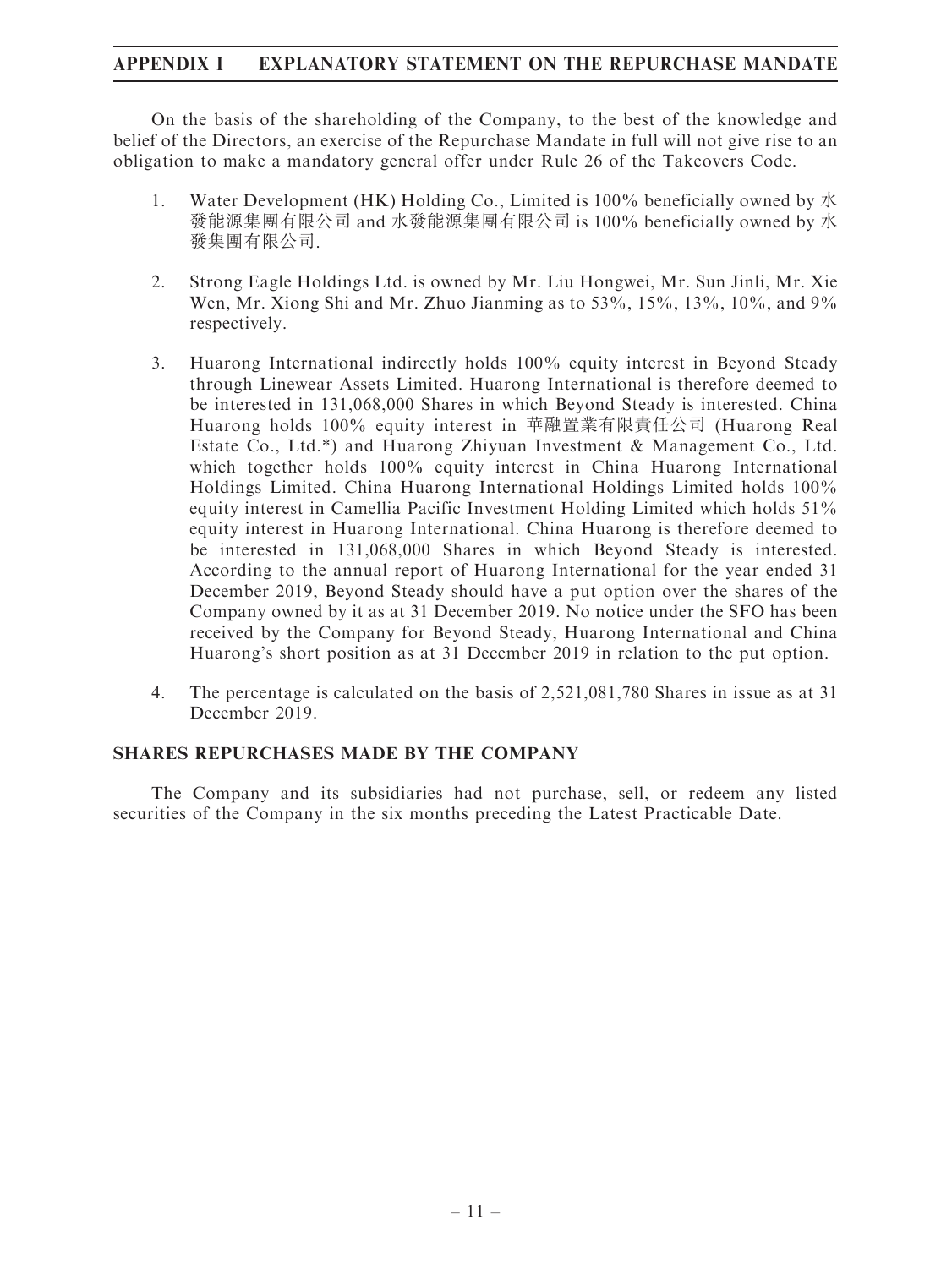The biographical details of the Directors proposed to be re-elected at the AGM are as follows:

Mr. Zheng Qingtao, aged 45, is the Vice-chairman and an executive Director of our Company, has been the assistant to general manager of Shuifa Group Co., Ltd. (水發集團有 限公司) and general secretary of party branch\* (黨總支書記), chairman and general manager of Shuifa Energy Group Limited (水發能源集團有限公司), a controlling shareholder of the Company, since March 2017. From February 2014 to February 2017 and from November 2012 to February 2014, Mr. Zheng served as the general manager and chairman of Shandong Shuifa Tianyuan Water Group Co., Ltd. (山東水發天源水務集團有 限公司), and Liangshan County Water Development Co., Ltd.\* (梁山縣水務發展有限公司) and Shandong Shengdu Water Development Co., Ltd.\* (山東聖都水務發展有限公司), respectively. He worked at Shandong Water Conservancy Engineering Company, First Engineering Company\* (山東水利工程總公司第一工程公司) as general manager and secretary of party sub-branch (黨支部書記) from January 2007 to October 2012, and Shandong Water Conservancy Engineering Company, Second Engineering Company\* (山東 水利工程總公司第二工程公司) as deputy general manager from September 2001 to December 2007. During July 1995 to September 2001, Mr. Zheng has taken the positions of engineering technician, party secretary (黨委秘書), secretary of youth league (團委書記) and party secretary (黨委書記) at Shandong Province (No. 2) Water Conservancy Bureau\* (山東省第二水利工程局). Mr. Zheng obtained his bachelor's degree in political thoughts education (思想政治教育) at Qufu Normal University\* (曲阜師範大學) in the PRC in 2003 and has approximately 20 years of experience in corporate senior management and approximately 10 years of experience in the energy industry.

Mr. Zheng has entered into an appointment letter with the Company for a term of three years, which may be terminated by either party giving three months' written notice to the other party. He is subject to retirement by rotation and re-election at the annual general meetings of the Company in accordance with the Bye-laws and as required under the Listing Rules. Pursuant to the Bye-laws, Mr. Zheng is subject to re-election at the first general meeting of the Company after his appointment. The remuneration of Mr. Zheng is determined by the Board with reference to his duties and responsibilities with the Company, remuneration policies of the Company and recommendation of the remuneration committee of the Company.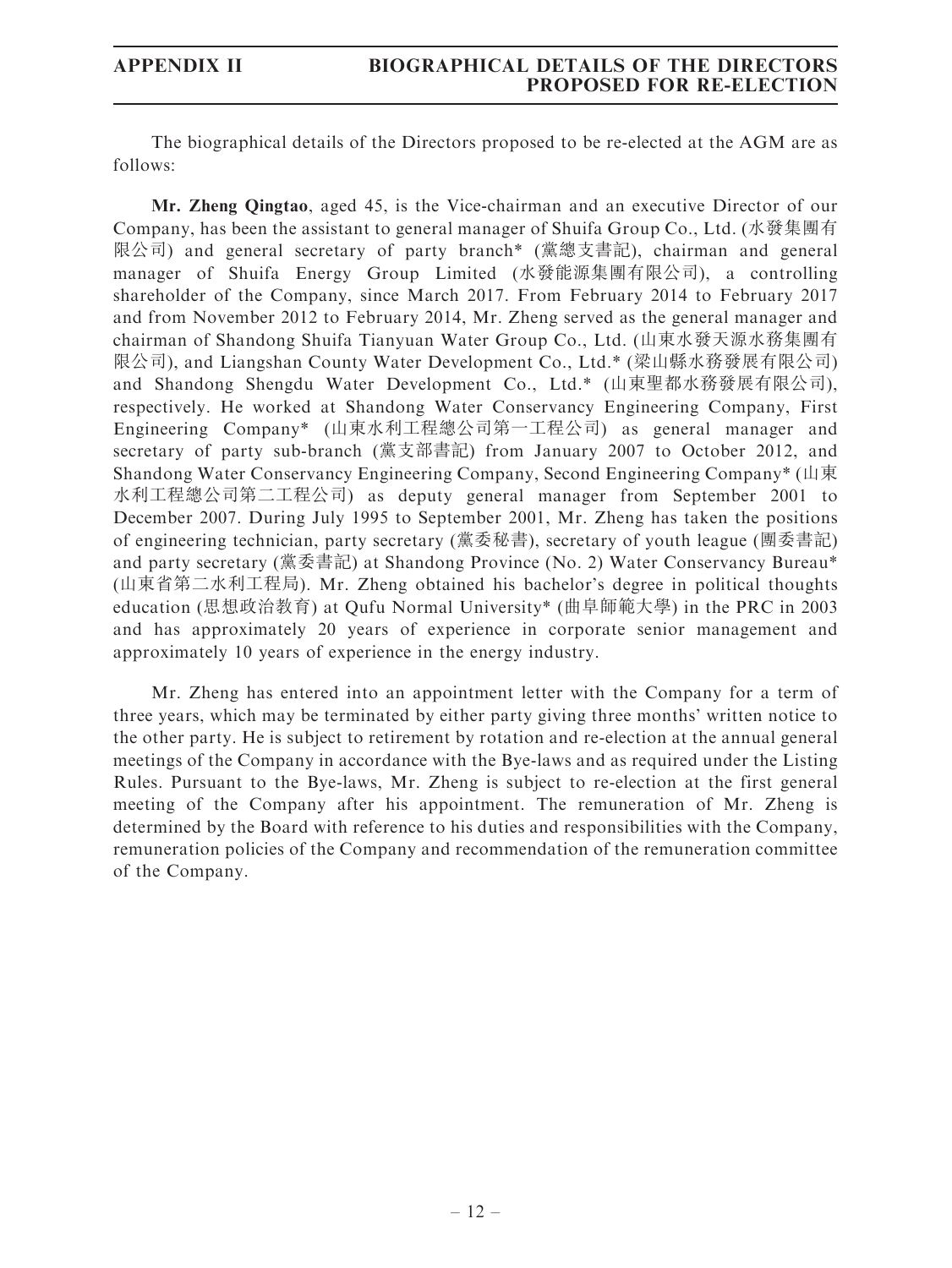Mr. Liu Hongwei ("Mr. Liu") aged 56, is the Chairman and an executive Director of our Company. He joined our Group since August 1995. He is responsible for the formulation and execution of our Group's overall business strategies and policies as well as the overall management of our Group. Mr. Liu has more than 12 years' experience in the glass manufacturing sector and more than 16 years' experience in the curtain wall engineering sector. After obtaining a bachelor's degree in engineering in July 1986 from Wuhan Industrial University, now known as Wuhan University of Technology, majoring in inorganic materials engineering, Mr. Liu worked at a state-owned glass manufacturing enterprise, Shaanxi Glass Factory, as a technician until 1989. From 1989 to 1991, Mr. Liu was the director of production department at another glass manufacturing enterprise, Zhuhai Glass Factory. From 1991 to 1995, Mr. Liu Hongwei was the manager of the operation department of Zhuhai Singyes Safety Glass. In 1995, Zhuhai Singyes Safety Glass jointly established Zhuhai Singyes Green Building Technology Co., Ltd. ("Zhuhai Singyes", formerly known as Zhuhai Singyes Curtain Wall Engineering Co., Ltd) with Zhuhai City Township Enterprise. Since November 2003, Mr. Liu has been an executive Director of our Company. From August 1995 to October 2007, Mr. Liu was appointed as Zhuhai Singyes's general manager, taking charge of general supervising and controlling on technologies. In December 2000, Mr. Liu was certified as a Level 1 Project Manager by the Guangdong Province Construction Bureau. In January 2001, Mr. Liu was certified as a Senior Engineer in respect of construction materials by the Guangdong Province Personnel Bureau. In 2003, Mr. Liu became an adjunct professor of Wuhan University of Technology. In August 2004, Mr. Liu was appointed as one of the experts to the Standardisation Technical Committee of the PRC Ministry of Construction for Curtain Walls, Doors and Windows. Mr. Liu is currently a member of the Standing Committee of the Zhuhai Municipal People's Congress of the PRC Mr. Liu is also a director of Strong Eagle Holdings Ltd.

Mr. Liu currently owns 53% interests in Strong Eagle Holdings Ltd., which is currently holding around 8.08% share capital of the Company.

Mr. Liu has entered into an appointment agreement with the Company for a term of three years, which may be terminated by either party giving three months' written notice to the other party. He is subject to retirement by rotation and re-election at the annual general meetings of the Company in accordance with the Bye-laws and as required under the Listing Rules. Pursuant to the terms of the appointment agreement, Mr. Liu is entitled to a director's fee of HK\$1,800,000 per annum. The remuneration of Mr. Liu is determined by the Board and the Remuneration Committee of the Company with reference to his duties and responsibilities with the Company and the prevailing market conditions.

Mr. Wang Dongwei, aged 37, has been a deputy general manager of Shuifa Energy Group Limited (水發能源集團有限公司), a controlling shareholder of the Company, since June 2018. From May 2018 to June 2018, Mr. Wang was the assistant to general manager at Shandong ENN Energy Development Co., Ltd.\* (山東新奧能源發展有限公司), and from November 2014 to April 2018, he was a standing deputy general manager of Jinan ENN Combustion Gas Co., Ltd.\* (濟南新奧燃氣有限公司). He served as the chief accountant of Qingdao ENN Jiaocheng Combustion Gas Co., Ltd.\* (青島新奧膠城燃氣有限公司) from March 2011 to October 2014. Mr. Wang worked at Laiyang ENN Combustion Gas Co.,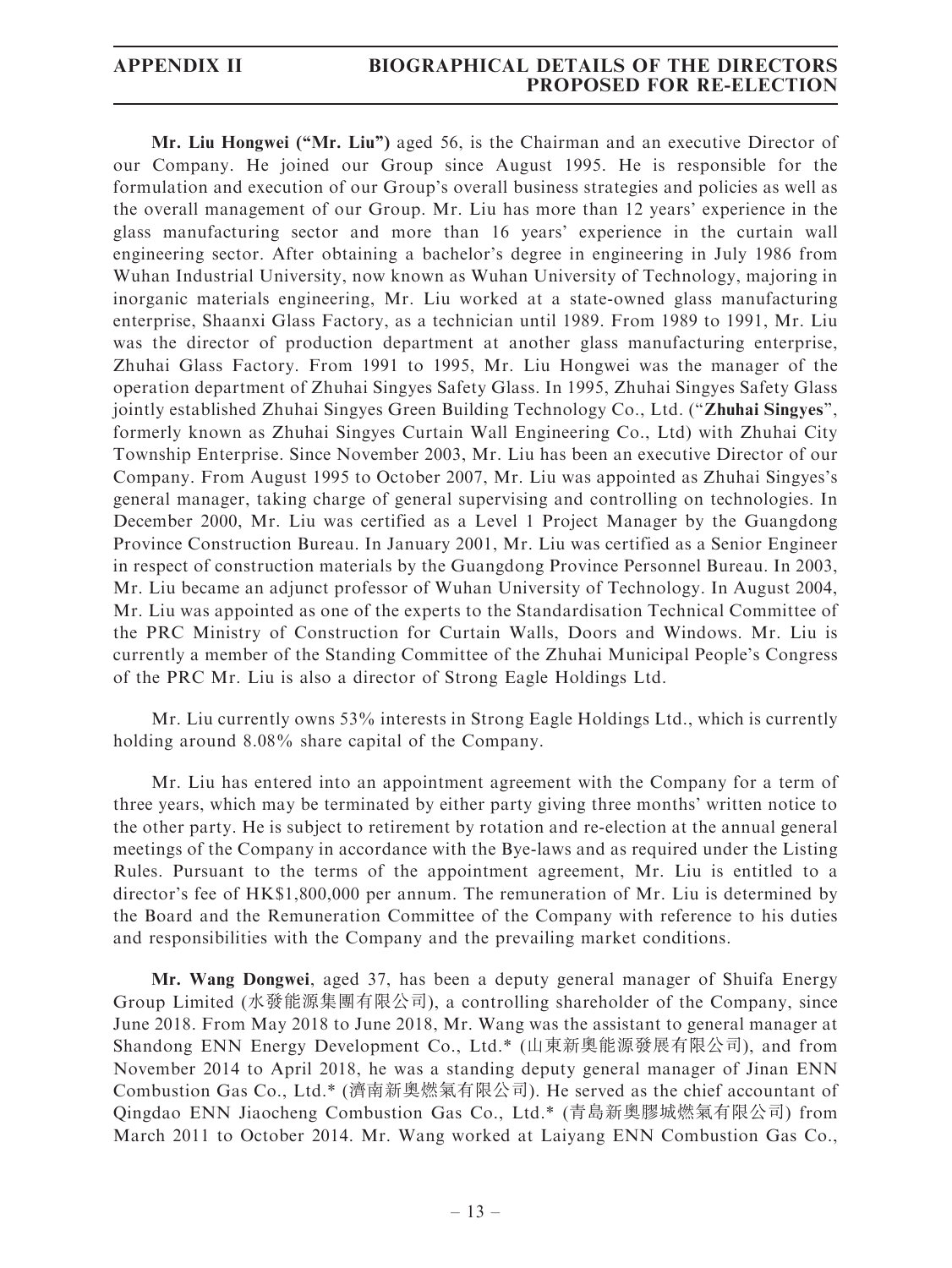Ltd.\* (萊陽新奧燃氣有限公司) from March 2008 to February 2011 and Qingdao ENN Jiaonan Combustion Gas Co., Ltd.\* (青島新奧膠南燃氣有限公司) from April 2006 to February 2008, as an executive of the finance department in both companies. From August 2004 to March 2006, Mr. Wang took the position of a supervising accountant of the finance department of Chucheng ENN Gas Combustion Co., Ltd\* (諸城新奧燃氣有限公司), and from July 2001 to July 2004, he was an accountant of Zibo Huaqing Fire Resistant Materials Company Limited\* (淄博華慶耐火材料有限公司). Mr. Wang obtained his master's degree in business administration at Zhongnan University of Economics and Law\* (中南財經政法大學) in the PRC in 2012 and his bachelor's degree in accounting at Shandong Economics College\* (山東經濟學院) (currently known as Shandong University of Finance and Economics) in the PRC in 2003 and has approximately 15 years of senior management experience in the energy field.

Mr. Wang has entered into an appointment letter with the Company for a term of three years, which may be terminated by either party giving three months' written notice to the other party. He is subject to retirement by rotation and re-election at the annual general meetings of the Company in accordance with the Bye-laws and as required under the Listing Rules. Pursuant to the Bye-laws, Mr. Wang is subject to re-election at the first general meeting of the Company after his appointment. The remuneration of Mr. Wang is determined by the Board with reference to his duties and responsibilities with the Company, remuneration policies of the Company and recommendation of the remuneration committee of the Company.

Mr. Chen Fushan, aged 47, has been a deputy general manager of Shuifa Energy Group Limited (水發能源集團有限公司), controlling shareholder of the Company, since 2019. During August 2014 to July 2018, Mr. Chen took the positions of marketing director, member of party committee (黨委委員) and assistant to director of the Heze branch (菏澤分 行) and director of the Yucheng branch (鄆城分行) of Shanghai Pudong Development Bank. From June 2014 to July 2014, he served as the general manager of risk management at the Heze branch (菏澤分行) of Laishang Bank (萊商銀行). Mr. Chen was the director of the Yucheng branch (鄆城分行) and operational director of the Heze branch (菏澤分行) from May 2011 to June 2014 and from November 2010 to May 2011, respectively, both at Laishang Bank (萊商銀行). He worked at China Construction Bank, as director of the Dan County branch (單縣支行) from January 2007 to October 2010 and as deputy director of the Yucheng branch (鄆城分行) from February 2006 to December 2006. During August 1994 to January 2006, Mr. Chen served as an international business settlement officer, savings officer, officer and deputy manager of the credit department and customer service executive of the Heze branch (菏澤分行) of China Construction Bank. Mr. Chen graduated from Shandong Economics College\* (山東經濟學院) (currently known as Shandong University of Finance and Economics) with a major in international finance in the PRC in 2001 and has approximately 25 years of experience in audit, financial management, finance and initial public offerings etc..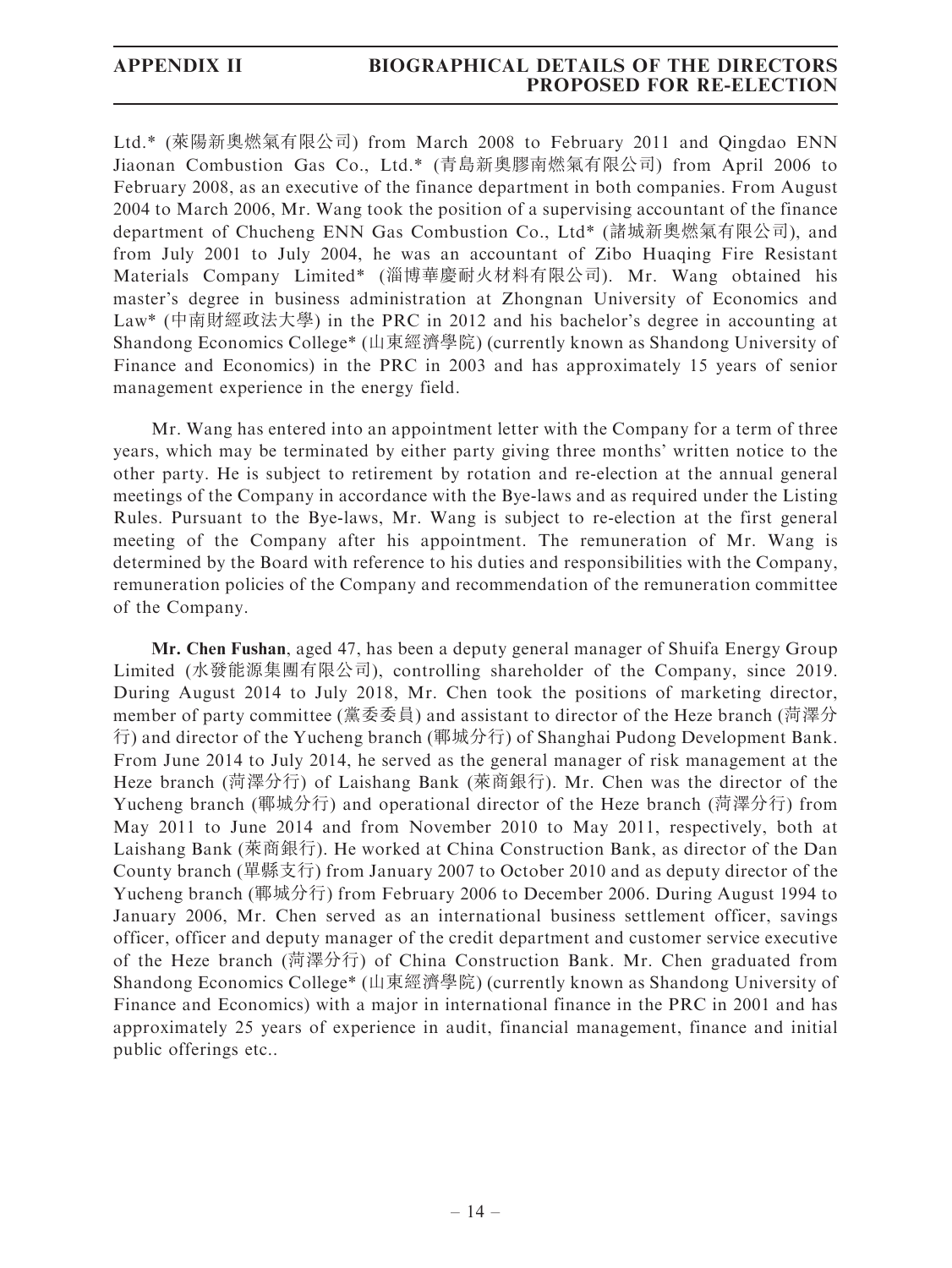Mr. Chen has entered into an appointment letter with the Company for a term of three years, which may be terminated by either party giving three months' written notice to the other party. He is subject to retirement by rotation and re-election at the annual general meetings of the Company in accordance with the Bye-laws and as required under the Listing Rules. Pursuant to the Bye-laws, Mr. Chen is subject to re-election at the first general meeting of the Company after his appointment. The remuneration of Mr. Chen is determined by the Board with reference to his duties and responsibilities with the Company, remuneration policies of the Company and recommendation of the remuneration committee of the Company.

Ms. Wang Suhui, aged 43, has been a deputy general manager of the energy business department of Shuifa Group Co., Ltd. (水發集團有限公司), a controlling shareholder of the Company, since March 2019. From 2016 to 2018, she was a business manager of the asset operations division of Shuifa Group Co., Ltd. (水發集團有限公司), a controlling shareholder of the Company. During 2004 to 2011, Ms. Wang has taken the positions of auditor, senior manager and deputy director of the management consultancy department of Xin Lian Yi Certified Public Accountants Co., Ltd\* (新聯誼會計師事務所). Ms. Wang obtained her master's degree at the Shandong University of Science and Technology in the PRC in 2004 and is a member of the Chinese Institute of Certified Public Accountants.

Ms. Wang has entered into an appointment letter with the Company for a term of three years, which may be terminated by either party giving one month's written notice to the other party. She is subject to retirement by rotation and re-election at the annual general meetings of the Company in accordance with the Bye-laws and as required under the Listing Rules. Pursuant to the Bye-laws, Ms. Wang is subject to re-election at the first general meeting of the Company after her appointment. The remuneration of Ms. Wang is determined by the Board with reference to her duties and responsibilities with the Company, remuneration policies of the Company and the recommendation of the remuneration committee of the Company.

Mr. Zhang Jianyuan, aged 38, has been a manager of the investment department at Shuifa Energy Group Limited (水發能源集團有限公司), a controlling shareholder of the Company since April 2017 and is the chairman of the board of Shandong Shuifa Combustion Gas Co., Limited\* (山東水發燃氣有限公司). From June 2016 to April 2017, he was the financial director of Shandong Yinfeng Construction Engineering Technology Co., Limited\* (山東銀豐建設工程科技有限公司). During July 2012 to June 2016, Mr. Zhang served as a director of the financial management department, vice financial director and executive of the financial management center of Linuo Power Group Co., Ltd.\* (力諾電力 集團股份有限公司). He took the position of financial manager at the Republic of Equatorial Guinea branch of Beijing Shengdasen International Construction Contract Co., Limited\* (北京盛達森國際工程承包有限公司) from January 2010 to June 2012. During July 2003 to December 2009, Mr. Zhang served as an accountant and chief accountant of subsidiary at Shandong Province Construction (Group) Co., Limited\* (山東省建設建工(集 團)有限責任公司). Mr. Zhang graduated from the Shandong Finance College\* (山東財政學 院) (currently known as Shandong University of Finance and Economics) majoring in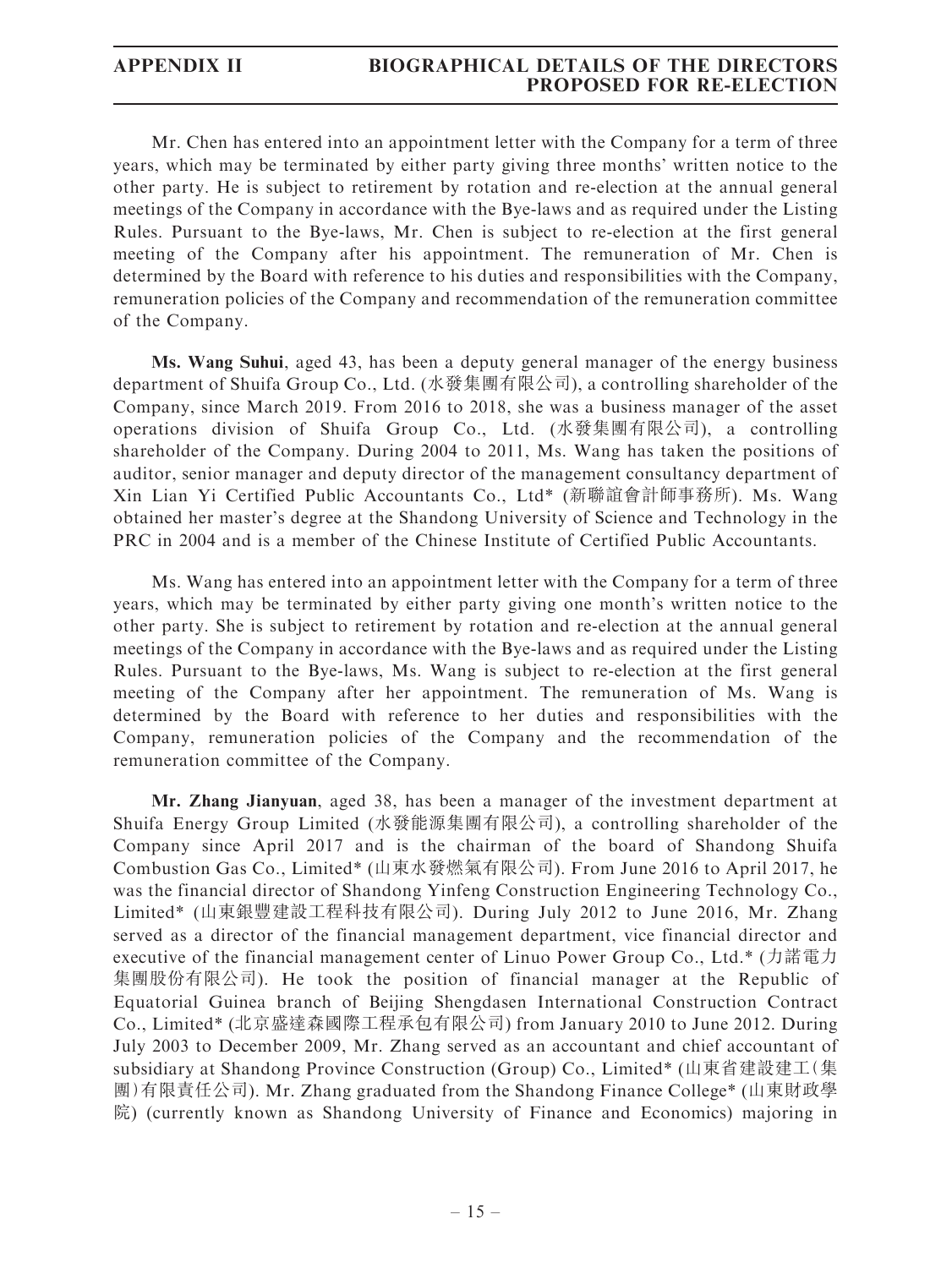finance in the PRC in 2003 and has approximately 16 years of experience in photovoltaics new energy, investment, mergers and acquisitions, financial management and onshore and offshore projects.

Mr. Zhang has entered into an appointment letter with the Company for a term of three years, which may be terminated by either party giving one month's written notice to the other party. He is subject to retirement by rotation and re-election at the annual general meetings of the Company in accordance with the Bye-laws and as required under the Listing Rules. Pursuant to the Bye-laws, Mr. Zhang is subject to re-election at the first general meeting of the Company after his appointment. The remuneration of Mr. Zhang is determined by the Board with reference to his duties and responsibilities with the Company, the remuneration policy of the Company and the recommendation of the remuneration committee of the Company.

Dr. Wang Ching, aged 65, was appointed as an independent non-executive director of our Company in December 2008. Dr. Wang has near 20 years' managerial experience in investment banking, securities, treasury and asset management in the United States, Hong Kong, Taiwan and the PRC. He was the president of Investment and Proprietary Trading Group for Jih Sun Financial Holding Co. Ltd. in Taiwan, the managing director of JS Cresvale Securities International Limited, the managing director of SinoPac Securities Asia Ltd. in Hong Kong, SEVP of SinoPac Securities Co. Ltd. in Taiwan, the director of Investment Banking Department at Standard Chartered Bank Hong Kong and the associate director of Bear Stearns & Co. Inc., New York and Hong Kong. Dr. Wang currently is the managing director of Shanghai International Asset Management (HK) Co. Ltd., a licensed corporation registered with Honk Kong Securities and Futures Commission. He is also the executive director of Shanghai International Shanghai Growth Investment Limited, an investment fund company listed on the Stock Exchange (stock code: 770). Dr. Wang obtained his master degree in business administration from the University of Houston and Ph.D. in finance from Columbia University in the city of New York.

Mr. Yick Wing Fat, Simon, aged 62, is our independent non-executive director and chairman of the audit committee. Mr. Yick holds a Bachelor's degree in Business Administration from the Chinese University of Hong Kong, majoring in Accounting. He is a fellow of the Hong Kong Institute of Certified Public Accountants and the Chartered Association of Certified Accountants in England. Mr. Yick has over 30 years of experience in audit, direct investment, investment banking and corporate advisory services.

Mr. Yick also serves as an independent non-executive director and chairman of the audit committee of Shenzhen Neptunus Interlong Bio-technique Co., Ltd. and Shanghai International Shanghai Growth Investment Limited (both are listed on the Stock Exchange). Mr. Yick is also an independent non-executive director, convener of the nomination committee and member of the strategy committee and the audit committee of Chengdu Xingrong Environment Co., Ltd., a company listed on the Shenzhen Stock Exchange. Since 1 October 2019, Mr. Yick has also been appointed as the independent non-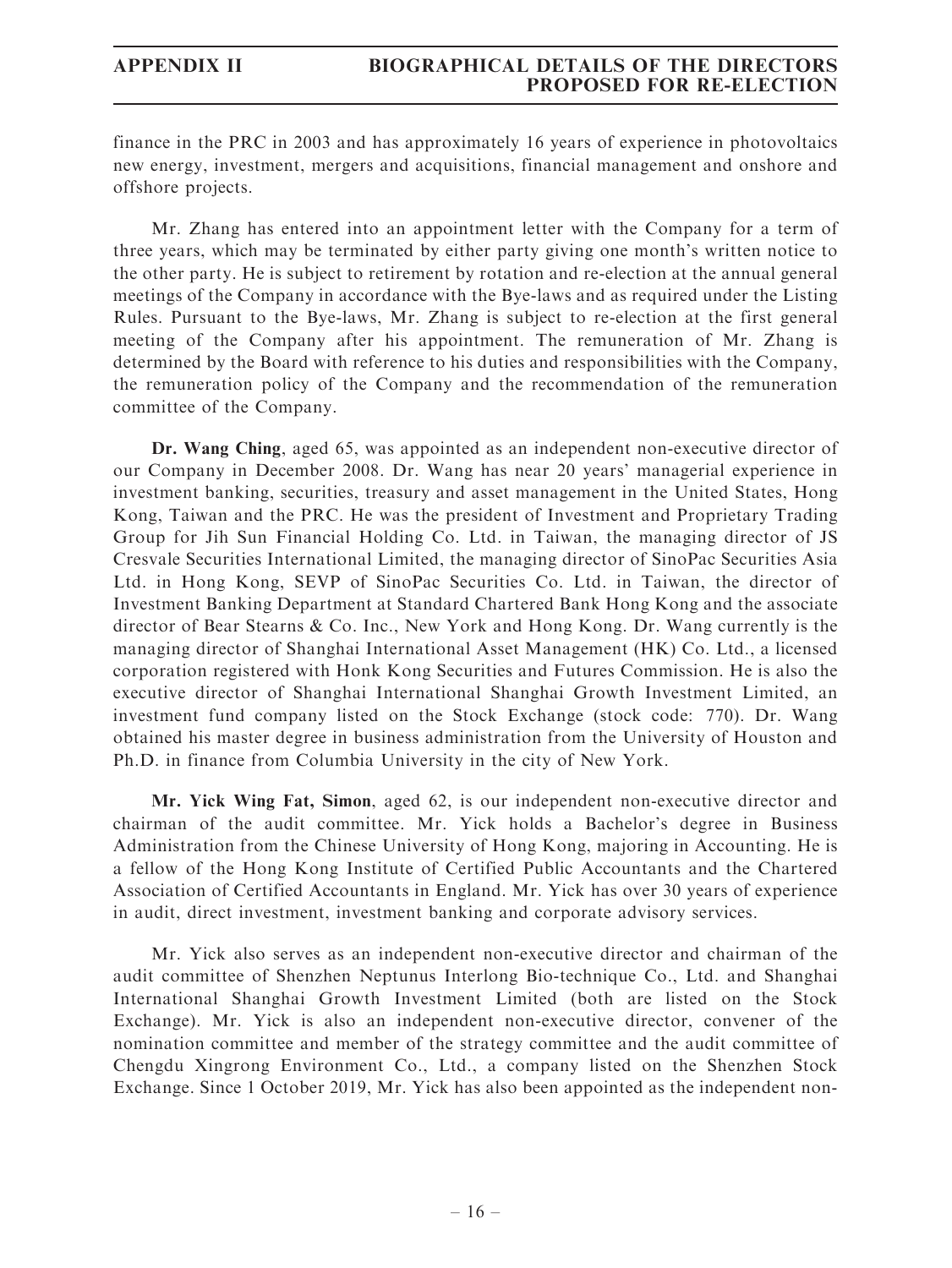executive director and chairman of audit committee and remuneration committee, member of nomination committee of Modern Media Holdings Limited (listed on Stock Exchange, Stock Code: 72).

Save as disclosed in this circular, each of Dr. Wang Ching, Mr. Yick Wing Fat, Simon, Mr. Zheng Qingtao, Mr. Wang Dongwei, Mr. Chen Fushan, Ms. Wang Suhui and Mr. Zhang Jianyuan does not (i) hold other position with the Company or its subsidiaries; (ii) have any relationship with any Director, senior management, substantial shareholder or controlling shareholder of the Company; (iii) have or be deemed to have interest in any Shares, underlying shares or debentures of the Company within the meaning of Part XV of the Securities and Futures Ordinance (Chapter 571 of the laws of Hong Kong); (iv) hold any other directorships in public companies, the securities of which are listed on any securities market in Hong Kong or overseas in the last three years; and (v) have any other major appointments or professional qualifications.

Save as disclosed in this circular, so far as the Directors are aware, there are no matters concerning the re-election of each of Dr. Wang Ching, Mr. Yick Wing Fat, Simon, Mr. Zheng Qingtao, Mr. Wang Dongwei, Mr. Chen Fushan, Ms. Wang Suhui and Mr. Zhang Jianyuan that need to be brought to the attention of the Shareholders or the Stock Exchange nor is there any information that is required to be disclosed pursuant to Rules  $13.51(2)(h)$  to (v) of the Listing Rules.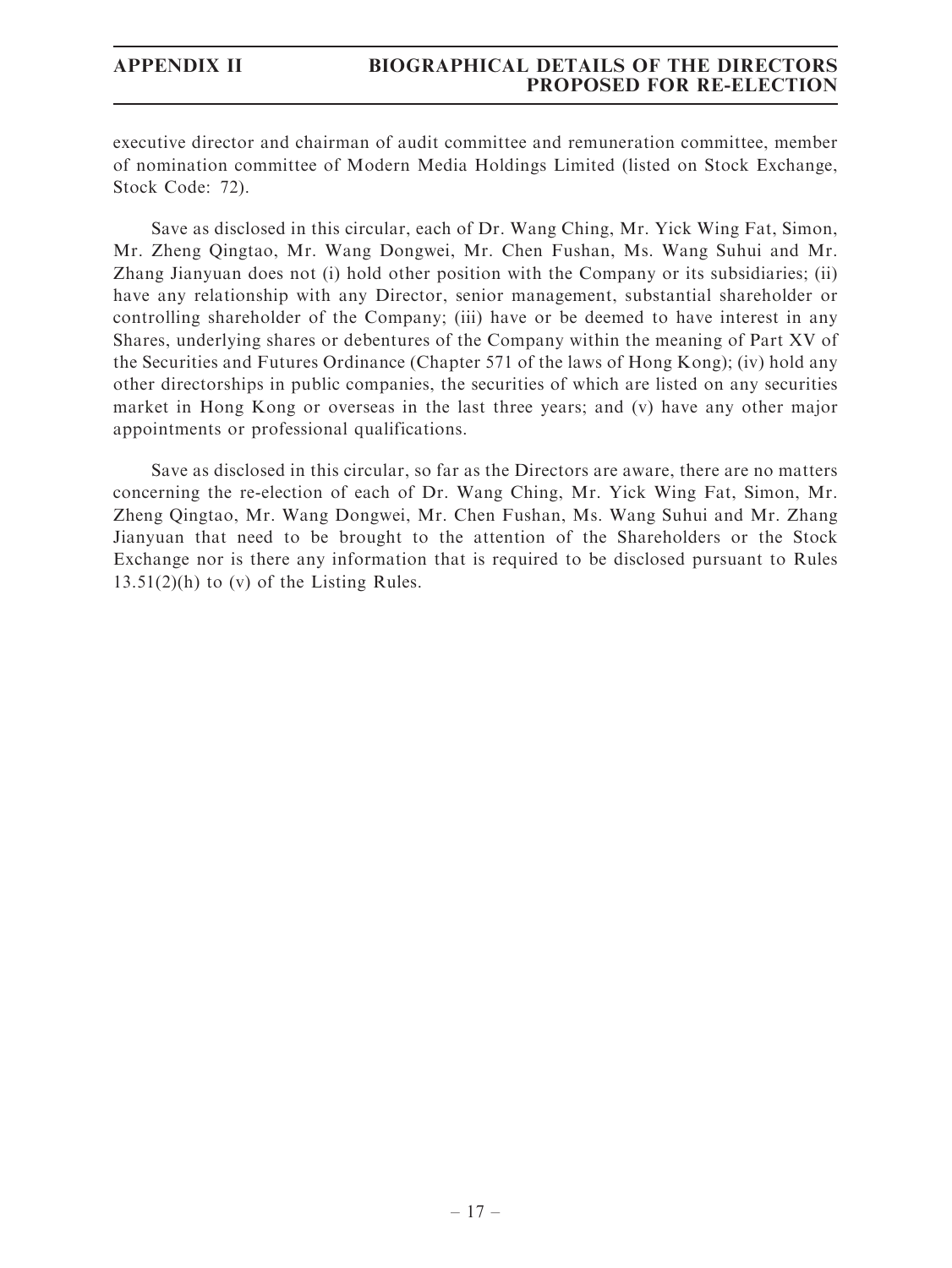# NOTICE OF THE AGM



# China Shuifa Singyes Energy Holdings Limited 中 國 水 發 興 業 能 源 集 團 有 限 公 司

(Formerly known as China Singyes Solar Technologies Holdings Limited 中國興業太陽能技術控股有限公司) (incorporated in Bermuda with limited liability)

### (Stock Code: 750)

NOTICE IS HEREBY GIVEN that the annual general meeting (the ''Meeting'') of China Shuifa Singyes Energy Holdings Limited (the ''Company'') will be held at Regus Conference Centre, 35/F Central Plaza, 18 Harbour Road, Wanchai, Hong Kong on Friday, 19 June 2020 at 11: 30 a.m. for the following purposes:

#### AS ORDINARY BUSINESS:

### ORDINARY RESOLUTIONS

- 1. To receive and consider the audited financial statements and the reports of the directors of the Company (the "Directors") and the report of Ernst & Young, being the auditors (the "Auditors") of the Company for the year ended 31 December 2019.
- 2. (i) To re-elect Mr. Zheng Qingtao as an executive director;
	- (ii) To re-elect Mr. Wang Dongwei as an executive director;
	- (iii) To re-elect Mr. Chen Fushan as an executive director;
	- (iv) To re-elect Ms. Wang Suhui as a non-executive director;
	- (v) To re-elect Mr. Zhang Jianyuan as a non-executive director;
	- (vi) To re-elect Dr. Wang Ching as an independent non-executive director;
	- (vii) To re-elect Mr. Yick Wing Fat, Simon as an independent non-executive director;
- 3. To authorise the board of Directors (the ''Board'') to determine the remuneration of the Directors.
- 4. To re-appoint the Auditors and to authorize the Board to determine the remuneration of the Auditors.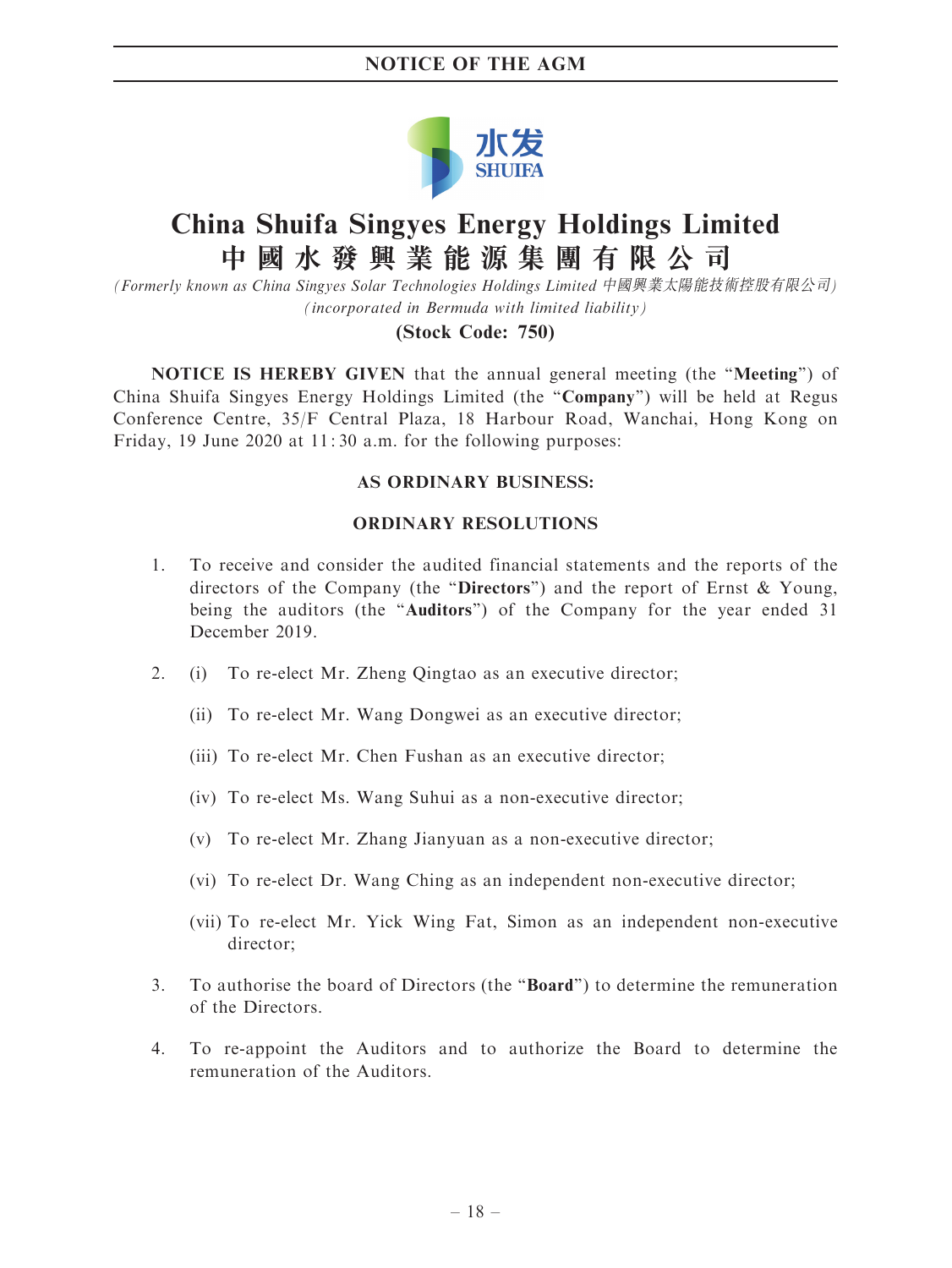# NOTICE OF THE AGM

AS SPECIAL BUSINESS, to consider and, if thought fit, to pass, with or without amendments, the following Resolution nos. 5, 6, 7 and 8 as Ordinary Resolutions of the Company:

## ORDINARY RESOLUTIONS

# $5.$  "THAT

- (a) subject to paragraph (c) below, the exercise by the Directors during the Relevant Period (as hereinafter defined) of all the powers of the Company to repurchase issued shares of US\$0.01 each in the share capital of the Company (the ''Shares''), subject to and in accordance with all applicable laws and the requirements of the Rules Governing the Listing of Securities on The Stock Exchange of Hong Kong Limited (the "Listing Rules") be and is hereby generally and unconditionally approved;
- (b) the approval in paragraph (a) above shall authorise the Directors on behalf of the Company during the Relevant Period (as hereinafter defined) to procure the Company to repurchase the Shares at a price determined by the Directors;
- (c) the total number of the Shares which are authorised to be repurchased by the Directors pursuant to the approval in paragraph (a) above shall not exceed 10 per cent of the total number of the issued Shares of the Company as at the date of passing of this Resolution, and the said approval shall be limited accordingly; and
- (d) for the purpose of this Resolution, ''Relevant Period'' means the period from the date of passing of this Resolution until whichever is the earliest of:
	- (i) the conclusion of the next annual general meeting of the Company;
	- (ii) the expiration of the period within which the next annual general meeting of the Company is required by the bye-laws of the Company (the ''Bye-laws'') or any applicable laws to be held; or
	- (iii) the date upon which the authority set out in this Resolution is revoked or varied by way of an ordinary resolution of the shareholders of the Company in general meeting.''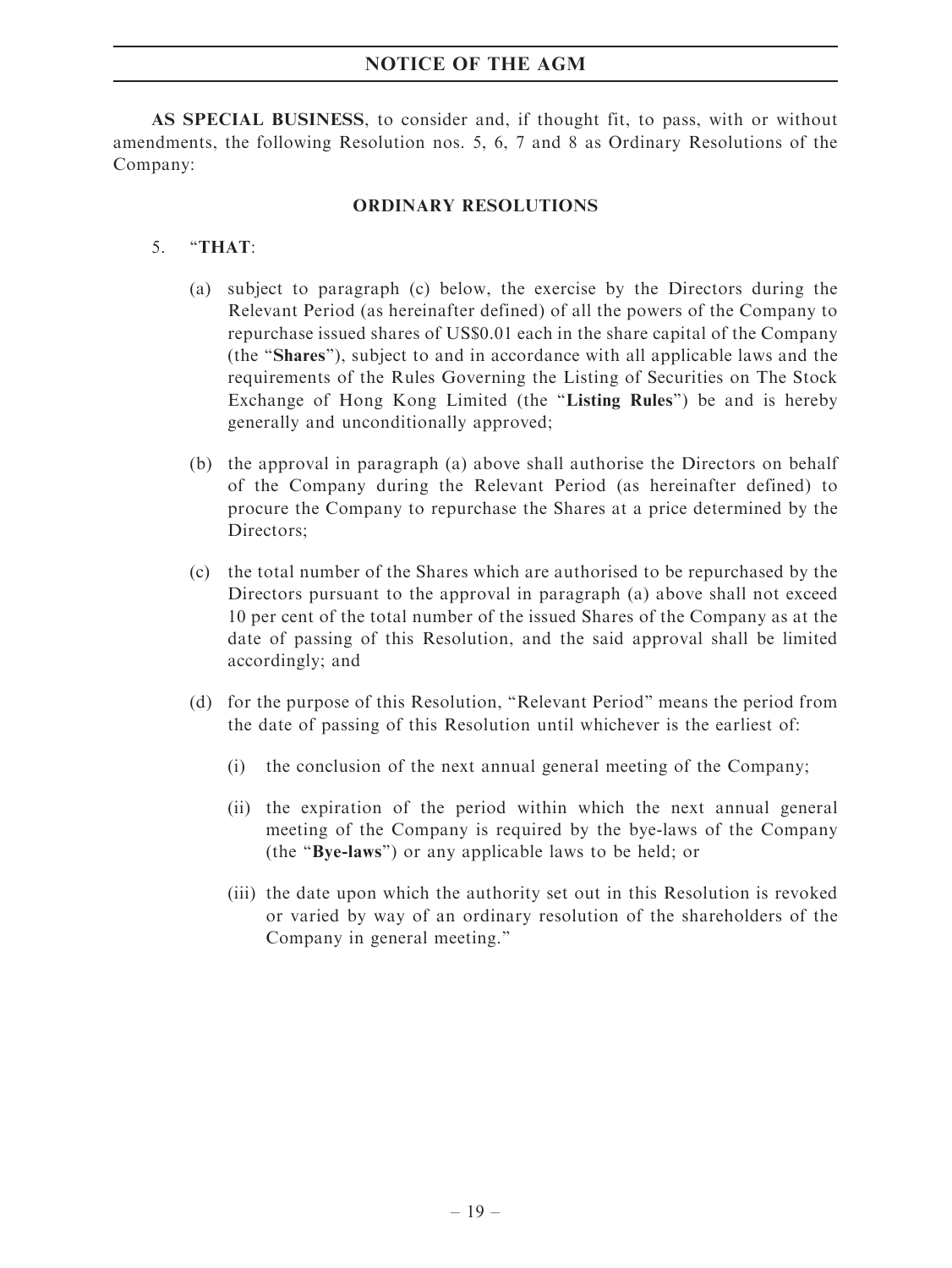# 6. ''THAT:

- (a) subject to paragraph (c) below, the exercise by the Directors during the Relevant Period (as hereinafter defined) of all the powers of the Company to allot, issue, grant, distribute and deal with additional Shares and to make, issue or grant offers, agreements, options (including bonds, warrants and debentures convertible into Shares) and rights of exchange or conversion which might require the exercise of such powers be and is hereby generally and unconditionally approved;
- (b) the approval in paragraph (a) above shall authorise the Directors on behalf of the Company during the Relevant Period (as hereinafter defined) to make, issue or grant offers, agreements, options (including bonds, warrants and debentures convertible into Shares) and rights of exchange or conversion which would or might require the exercise of such powers after the end of the Relevant Period (as hereinafter defined);
- (c) the total number of the Shares allotted, issued, granted, distributed or otherwise dealt with or agreed conditionally or unconditionally to be allotted, issued, granted, distributed or otherwise dealt with (whether pursuant to an option, a conversion or otherwise) by the Directors pursuant to the approval granted in paragraph (a) above, otherwise than pursuant to (i) a Rights Issue (as hereinafter defined); or (ii) any option scheme or similar arrangement of the Company for the granting or issuance of Shares or rights to acquire Shares; or (iii) the exercise of rights of subscription or conversion under the terms of any warrants issued by the Company or any securities which are convertible into Shares; or (iv) any scrip dividend or similar arrangement providing for the allotment of Shares in lieu of the whole or part of a dividend on Shares in accordance with the Bye-laws from time to time, shall not exceed 20 per cent of the total number of the issued Shares of the Company as at the date of passing of this Resolution, and the said approval shall be limited accordingly; and
- (d) for the purposes of this Resolution:

''Relevant Period'' shall have same meaning as that ascribed to it under the Resolution no. 6 above; and ''Right Issue'' means an offer of Shares open for a period fixed by the Directors to the holders of Shares on the register on a fixed record date in proportion to their then holdings of such Shares (subject to such exclusions or other arrangements as the Directors may deem necessary or expedient in relation to fractional entitlements or having regard to any restrictions or obligations under the laws of any relevant jurisdiction, or the requirements of any recognised regulatory body or any stock exchange, in any territory outside Hong Kong).''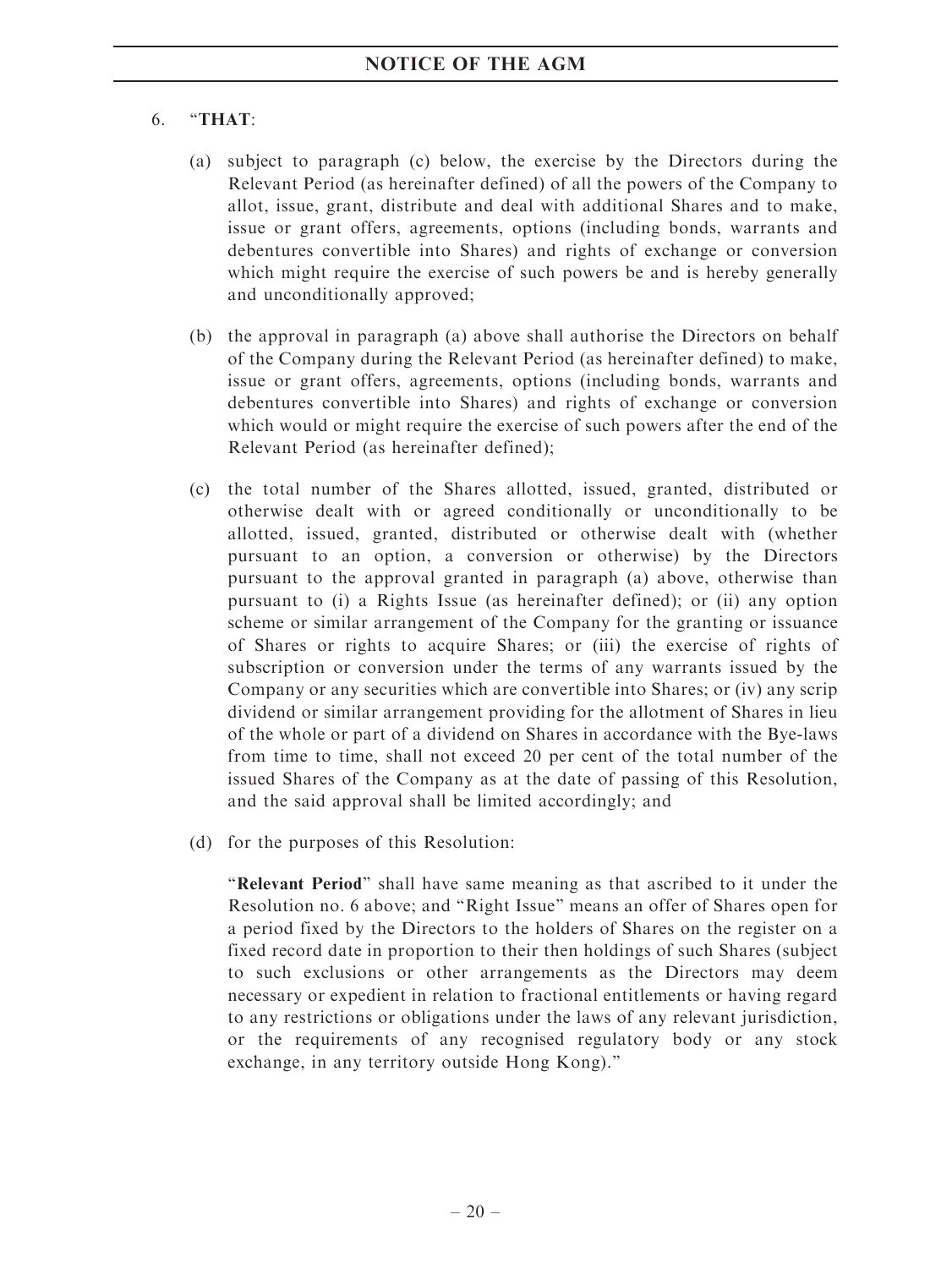# NOTICE OF THE AGM

7. ''THAT conditional upon the passing of the Resolutions nos. 5 and 6 above, the general mandate granted to the Directors to allot, issue, grant, distribute and deal with additional Shares pursuant to the Resolution no. 6 above be and is hereby extended by the addition thereof of an amount representing the total number of the Shares of the Company repurchased by the Company under the authority granted pursuant to the Resolution no. 6 above, provided that such amount shall not exceed 10 per cent of the total number of the issued Shares of the Company as at the date of passing of this Resolution.''

# 8. ''THAT:

- (a) the authorised share capital of the Company be increased from US\$26,000,000 divided into 2,600,000,000 Shares of US\$0.01 each to US\$32,000,000 divided into 3,200,000,000 Shares by the creation of an additional 600,000,000 new Shares (the "Authorised Share Capital Increase"); and
- (b) any one or more of the directors of the Company be and is/are hereby authorised to do all such acts and things and execute all such documents which he/she/they consider necessary, desirable or expedient for the purpose of, or in connection with, the implementation of and giving effect to the Authorised Share Capital Increase.''

By Order of the Board of China Shuifa Singyes Energy Holdings Limited Zheng Qingtao Chairman

Hong Kong, 15 May 2020

Notes:

- 1. Any Shareholder entitled to attend and vote at a meeting of the Company shall be entitled to appoint another person as his proxy to attend and vote instead of him. A proxy need not be a Shareholder.
- 2. Where there are joint holders of any share any one of such joint holder may vote, either in person or by proxy, in respect of such shares as if he were solely entitled thereto, but if more than one of such joint holders be present at any meeting the vote of the senior who tenders a vote, whether in person or by proxy, shall be accepted to the exclusion of the votes of the other joint holders, and for this purpose seniority shall be determined by the order in which the names stand in the Register in respect of the joint holding.
- 3. The instrument appointing a proxy and (if required by the Board) the power of attorney or other authority (if any) under which it is signed, or a certified copy of such power or authority, shall be delivered to branch share registrar and transfer office of the Company in Hong Kong, Tricor Investor Services Limited at Level 54, Hopewell Centre, 183 Queen's Road East, Hong Kong not less than forty-eight (48) hours before the time appointed for holding the Meeting or adjourned meeting at which the person named in the instrument proposes to vote or, in the case of a poll taken subsequently to the date of a meeting or adjourned meeting, not less than twenty-four (24) hours before the time appointed for the taking of the poll and in default the instrument of proxy shall not be treated as valid.